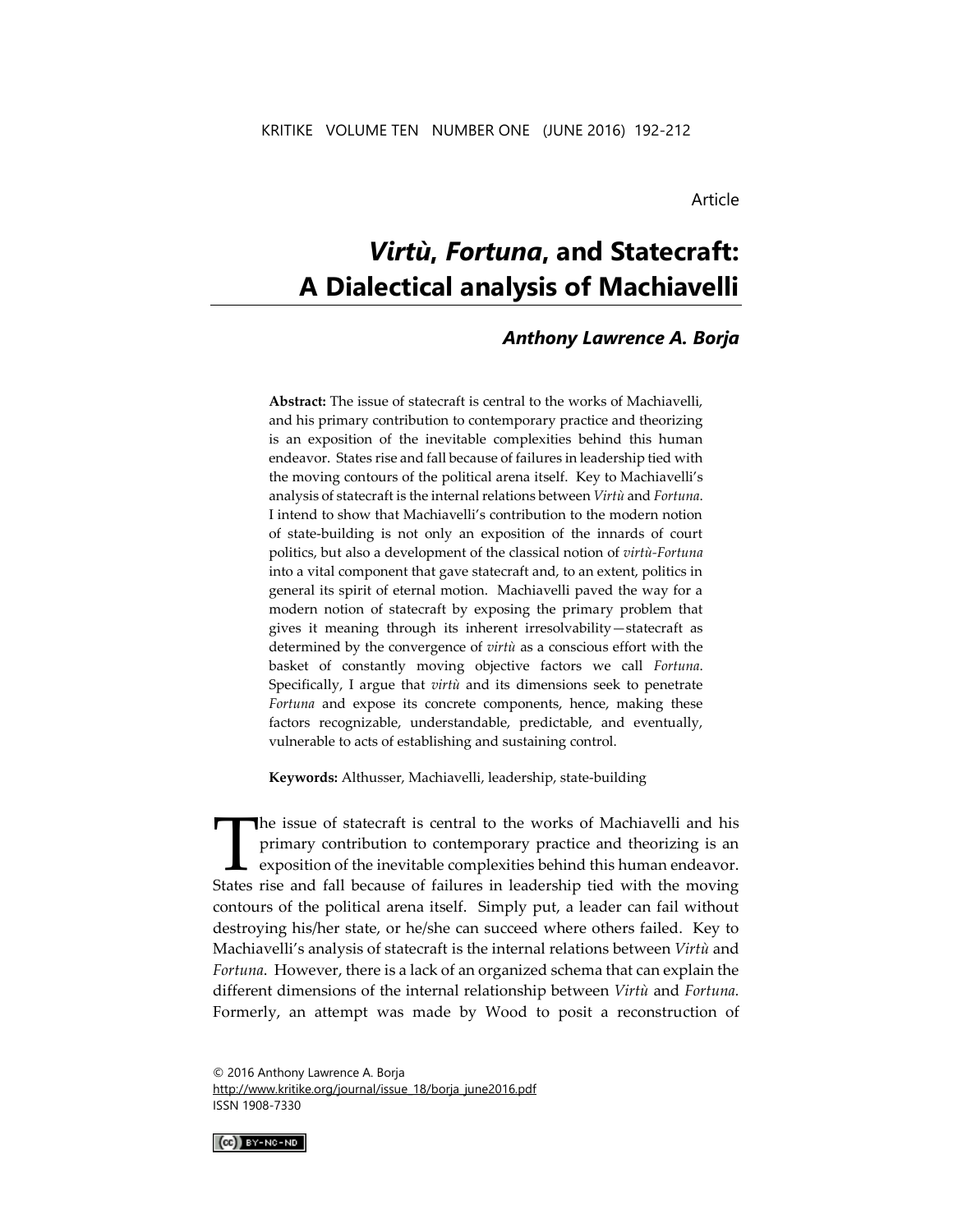Machiavelli's *virtù* through two thrusts, namely, its relationship with necessity and with war.<sup>1</sup> He illustrated that, for Machiavelli, necessity produces *virtù* through a cycle facilitated by the contradiction between discipline as a keystone for *virtù* given by the necessities of survival, and idleness/luxury as a result of a successful transition from stability to wealth.<sup>2</sup> Concerning war and the nature of *virtù*, Wood argued that reflective of Machiavelli's usage of ancient warrior-statesmen as illustrations, *virtù*  "therefore, is a set of qualities, or a pattern of behavior most distinctively exhibited under what may be described as battlefield conditions"<sup>3</sup> in the context of actual warfare or politics. What I would like to note from these two thrusts is that *virtù*, when taken in isolation, often leads to fragmentary reconstructions emphasizing some aspects at the expense of others. Moreover, in relation to Wood, I note that, for Newell, disorder marks Machiavelli's originality in comparison to Christian theology and Humanism. For him, Machiavelli saw disorder as fundamental to an understanding and execution of statecraft, that is, statesmen must realize that *Fortuna's* unreliability should be harnessed through freeing selfish impulses and acting in accordance, not to utopian delusions but to the reality of political disorder.<sup>4</sup>

Simply put, disorder, instability, and unpredictability are necessary factors in providing a more nuanced understanding of this concept's passage through Machiavelli. To elaborate, Machiavelli's *virtù,* when understood from a relational perspective, steers away from an atomistic conception of individual will; one's *virtù* is both insufficient in the constant struggle for power and does not necessarily entail the abandonment of collective activities as means of satisfying individual interests. Specifically, *Fortuna* as the primary external factor facing *virtù* can be understood as a key in achieving a more holistic understanding of Machiavelli's framework.

Though insightful, Wood fell short in relating *Fortuna* as another important concept utilized by Machiavelli in his analysis of *virtù.* For this reason, I will extend Wood's relational analysis towards *virtù* and *Fortuna* as two central concepts within *The Prince* and the *Discourses on Livy.*  Furthermore, this goal is necessitated by later analyses that gave due weight to the interaction between *virtù* and *Fortuna* in efforts to better understand Machiavelli's contribution to the modern concept of politics.<sup>5</sup> Hence, I will

 $\overline{a}$ 

© 2016 Anthony Lawrence A. Borja [http://www.kritike.org/journal/issue\\_18/borja\\_june2016.pdf](http://www.kritike.org/journal/issue_18/borja_june2016.pdf)

ISSN 1908-7330

<sup>1</sup> Neal Wood, "Machiavelli's concept of *Virtù* Reconsidered," in *Political Studies*, 15 (1967), 160, 167-70.

<sup>2</sup> *Ibid.,* 166-8.

<sup>3</sup> *Ibid.,* 171.

<sup>4</sup> W.R. Newell, "How Original Is Machiavelli? A Consideration of Skinner's Interpretation of Virtue and Fortune," in *Political Theory*, 15 (1987), 628-9.

<sup>5</sup> I'm referring to the following: Louis Althusser, *Machiavelli and Us,* trans. by Gregory Elliot (London: Verso, 1999), 3-111; John Greville Agard Pocock, *The Machiavellian Moment:*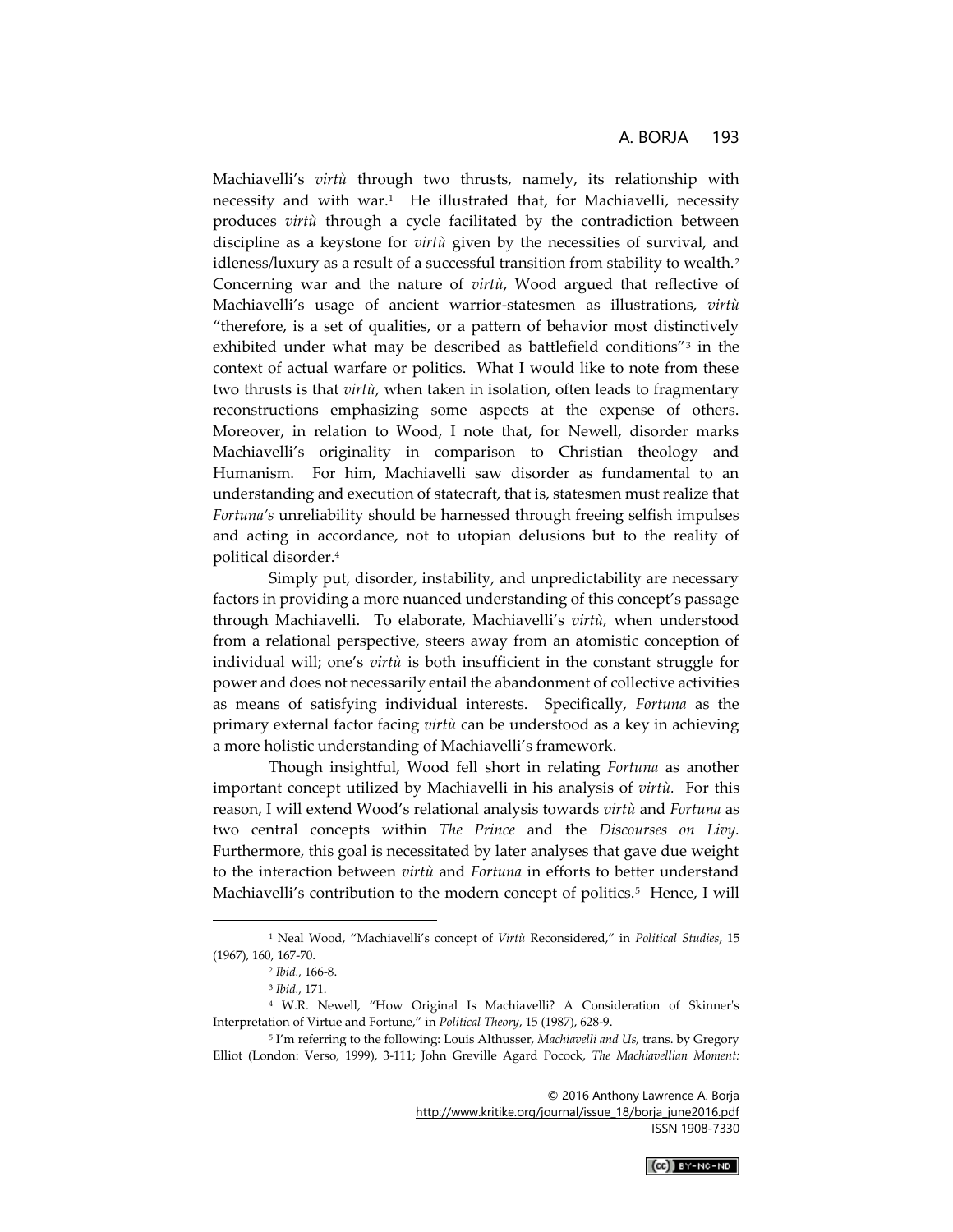try to fabricate a framework for the internal relationship between Machiavelli's *virtù* and *Fortuna*. In trying to achieve this, I will pursue the following goals, namely, to illustrate (1) that the varied dimensions of *virtù*  could be organized and synthesized in relation to *Fortuna*, and (2) that Machiavelli's notion of statecraft is founded on the eternal struggle caused by the internal relations between *virtù* and *Fortuna*. For both objectives, I argue that in exposing the concrete bases of Machiavelli's *Fortuna*, I could provide a more nuanced portrait of *virtù* and its dimensions; that is, when used in both offence and defense, it seeks to penetrate *Fortuna* and expose its concrete components, hence, making these factors recognizable, understandable, predictable, and eventually, vulnerable to acts of establishing and sustaining control. In line with these, I intend to show that Machiavelli's contribution to the modern notion of state-building is not only an exposition of the innards of court politics, but also a development of the classical notion of *virtù-Fortuna* into a vital component that gave statecraft and, to an extent, politics in general its spirit of eternal motion. By juxtaposing the absence of guarantees and absolute security with the urgency and principles of achieving a semblance of these conditions, Machiavelli paved the way for a modern notion of statecraft by exposing the primary problem that gives it meaning through its inherent irresolvability—statecraft as determined by the convergence of *virtù*  as a conscious effort with the basket of constantly moving objective factors we call *Fortuna*. Machiavelli's contribution stands firm as the problems he exposed remain and will probably remain unresolved.

#### **Dialectics in Machiavelli**

For a dialectical analysis of Machiavelli, we turn to Althusser who illustrated in *Machiavelli and Us* that Machiavelli's importance is based on his analytical approach bent on dissecting political conjunctures and placing political practice within such a framework deprived of any source of guarantee and defined by over-determination; that is, the image of the political arena that can be deduced from Machiavelli's works is defined by the absence of linear causality and the primacy of constant change and struggle. Focusing on Althusser's schema, I would like to note three basic thrusts, namely, his arguments on Machiavelli as a theorist of the conjuncture, his reconstruction of Machiavelli's arguments on history, and lastly, his discussion on the interplay between *Fortuna* and *Virtù*. Firstly, for Althusser,<sup>6</sup> Machiavelli was the first to think within and of the historico-political conjuncture that faced him. To be specific, Machiavelli's approach to the

 $(G)$  BY-NC-ND

*Florentine Political Thought and the Atlantic Republican Tradition* (Princeton: Princeton University Press, 1975), 156-218.

<sup>6</sup> Althusser, *Machiavelli*, 17-9.

<sup>© 2016</sup> Anthony Lawrence A. Borja [http://www.kritike.org/journal/issue\\_18/borja\\_june2016.pdf](http://www.kritike.org/journal/issue_18/borja_june2016.pdf) ISSN 1908-7330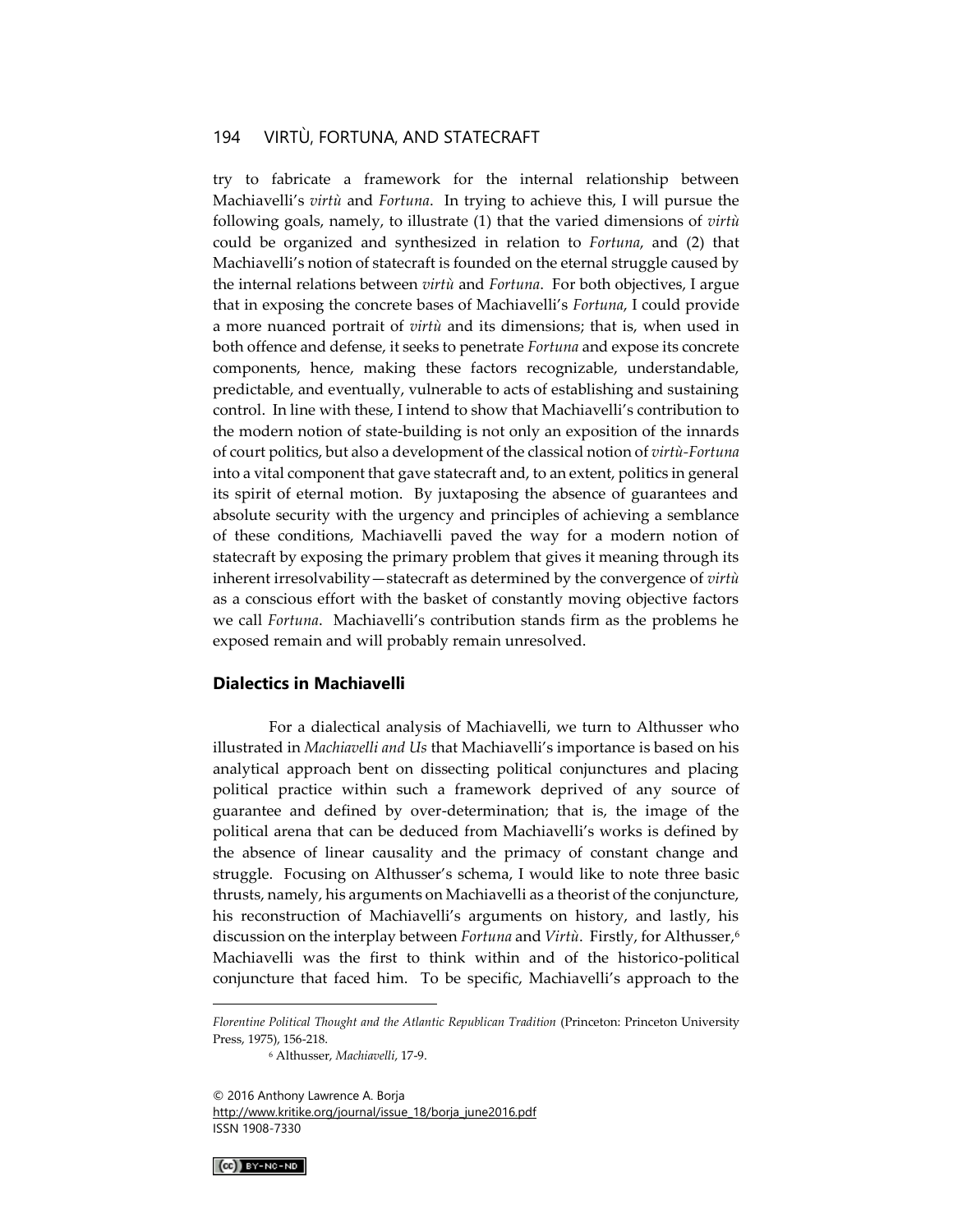question of statecraft was to grasp the complexities facing it as based upon the confrontation and constant struggle between the results of human forces.

Second, in extracting Machiavelli's theoretical framework and comparative approach, Althusser<sup>7</sup> synthesized the former's general theory on history into three interacting theses, namely, the immutability of human and natural things, the continual motion of human affairs, $\delta$  and the cyclicality of human affairs and the typology of governments driven to change by the wheel of Fortune (i.e., the inevitability of corruption and the de/centralization of power).<sup>9</sup> For the first two theses, he argued that these were Machiavelli's philosophical assumptions that allowed him to conduct comparative analysis; immutability allowed Machiavelli to isolate constants among cases while the assumption on constancy of change facilitated the identification of variations.<sup>10</sup> Furthermore, while the first two theses pinpointed the contradiction that Machiavelli stumbled upon and recognized in his analysis of both the political arena and political practice, the third thesis was the product of the contradiction between the first two that Machiavelli accomplished by transforming the classical typology of governments into a cycle of governments. This cycle is based on a pattern defined by an incumbent's descent into corruption and the contraction or expansion of the number of rulers (i.e., distribution of power). Now from these theses, Althusser extracted Machiavelli's fourth thesis or his political position. For him, Machiavelli was concerned with a state that transcends the cyclicality of government so as to ensure its durability and endurance<sup>11</sup>; that is, the problem of a state's duration (specifically that of achieving stability and order in the omnipresence of external instabilities and disorders, and internal threats to what was achieved) was central to Machiavelli's discussion on the cyclicality of history as the product of the constancy of change and man's will and struggle to survive or benefit from it.<sup>12</sup> Simply put, Machiavelli wanted a state that, through *virtù,* will endure despite the constancy of change in its government, that is, a state similar to Rome that endured despite the drastic transitions that took place in it.<sup>13</sup>

 $\overline{a}$ 



<sup>7</sup> *Ibid.,* 34-6.

<sup>8</sup> On the link between audacity and *Fortuna's* inherent uncertainty, see Timothy J. Lukes, "Fortune Comes of Age in Machiavelli's Literary Works," in *Sixteenth Century Journal*, 11 (1980), 33-50.

<sup>9</sup> On Machiavelli's adaptation of Polybius' notion of the cyclicality of the Aristotelian typology of governments, see Althusser, *Machiavelli,* 36-9.

<sup>10</sup> *Ibid.,* 34-5.

<sup>11</sup> *Ibid.,* 40-2.

<sup>12</sup> *Ibid.,* 41-2

<sup>13</sup> I note that it is within the *reason of state* that Machiavelli's arguments on state *virtù*  was expounded. For a review of the literature on Machiavelli's contribution to this theoretical trend, see Peter Breiner, "Machiavelli's 'New Prince' and the Primordial Moment of Acquisition," in *Political Theory*, 36 (2008), 66-92; Harvey C. Mansfield, "On the Impersonality of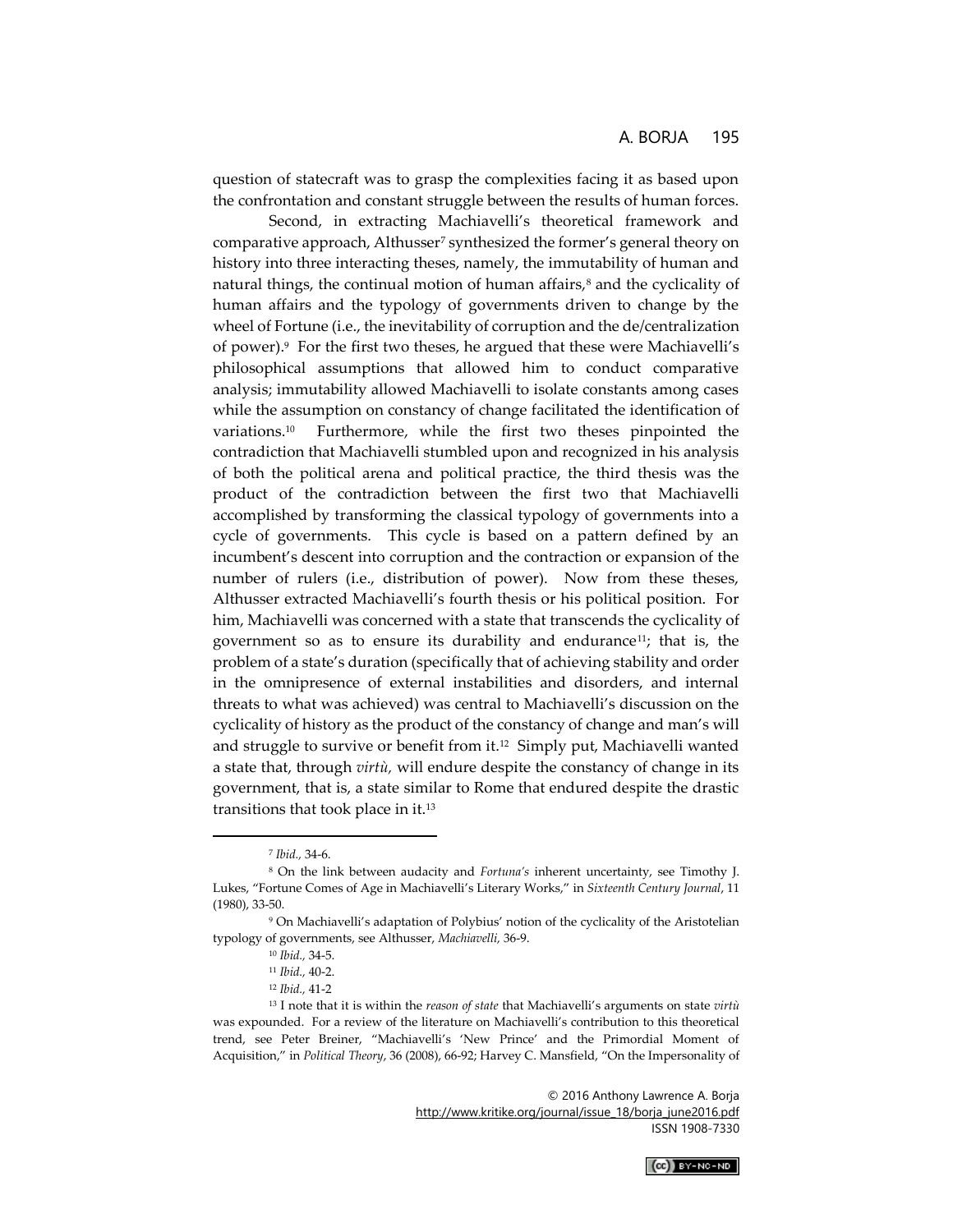Althusser ended his discussion by positing Machiavelli's new prince as the bearer of *virtù* as the capacity to harness change (i.e., *Fortuna*) in establishing an enduring state. In relation to this, he discussed three possibilities regarding the engagement between *virtù* (as the subjective conditions) and *Fortuna* (as the objective conditions of the conjuncture) in the context of Machiavelli's new prince.<sup>14</sup> First is a correspondence wherein the material of favorable *Fortuna* finds a proper form in the *virtù* of an individual, hence, allowing the establishment of a durable state. Second is a noncorrespondence wherein the absence of *virtù* gives *Fortuna* a free hand to take and/or give an individual power. Lastly is a deferred correspondence wherein the *virtù* of an individual could allow him/her to reclaim the power that *Fortuna* might take. Regarding the latter, I would like to note that, for Althusser, *virtù* draws its distinction from its inherent goal of mastering *Fortuna*, that is, of transforming the material of *Fortuna*, specifically of political conjunctions into the durability of a state by laying its foundations through *virtù* in correspondence or non-correspondence with *Fortuna*. In summary, Althusser opened two intertwined opportunities for a dialectical reconstruction of Machiavelli's framework, namely, the concrete factors behind *Fortuna* and the inner-relatedness of *virtù* and *Fortuna*. 15 However, his analysis was limited by the fact that to answer how *Fortuna* manifests itself does not completely answer what *Fortuna* is; a question, I believe, was already answered implicitly by Machiavelli. For this reason, he was able not only to dissect *virtù* in the proper context of a concretized sense of *Fortuna*, but also to herald a modern conceptualization of statecraft that exposed both the social bases of change and cyclicality, and its dynamic root in the struggle between *virtù* and *Fortuna.* Hence, at the point where Althusser failed to specify *Fortuna's* concrete foundations, my reconstruction of Machiavelli would come in to further shed light upon the roots of its engagement and internal relations with *virtù*. Thus, I will illustrate that while *virtù* emerges out of the political conditions shaped by *Fortuna* as a set of internalized practices and principles, the latter's human component is founded on the interactions between those pursuing their own interests through their expression or lack of *virtù*; *Fortuna* is as human as *virtù*.

<sup>© 2016</sup> Anthony Lawrence A. Borja [http://www.kritike.org/journal/issue\\_18/borja\\_june2016.pdf](http://www.kritike.org/journal/issue_18/borja_june2016.pdf) ISSN 1908-7330



the Modern State: A Comment on Machiavelli's Use of Stato," in *The American Political Science Review*, 77 (1983), 849-57; Maurizio Viroli, "The Revolution in the Concept of Politics," in *Political Theory*, 20 (1992), 473-495.

<sup>14</sup> Althusser, *Machiavelli*, 74-6.

<sup>15</sup> I note that for the following authors, the internal relationship between *virtù* and *Fortuna* could be defined as the latter providing conditions of chance, disorder, and instability for the former's expression as discipline, audacity, improvisation, and innovation: Newell, "How Original Is Machiavelli?," 628-9; Charles D. Tarlton, "Azioni in modo l'una dall'altra: action for action's sake in Machiavelli's The Prince," in *History of European Ideas,* 29 (2003), 126-7, 136; Wood, "*Virtù* Reconsidered," 169-70.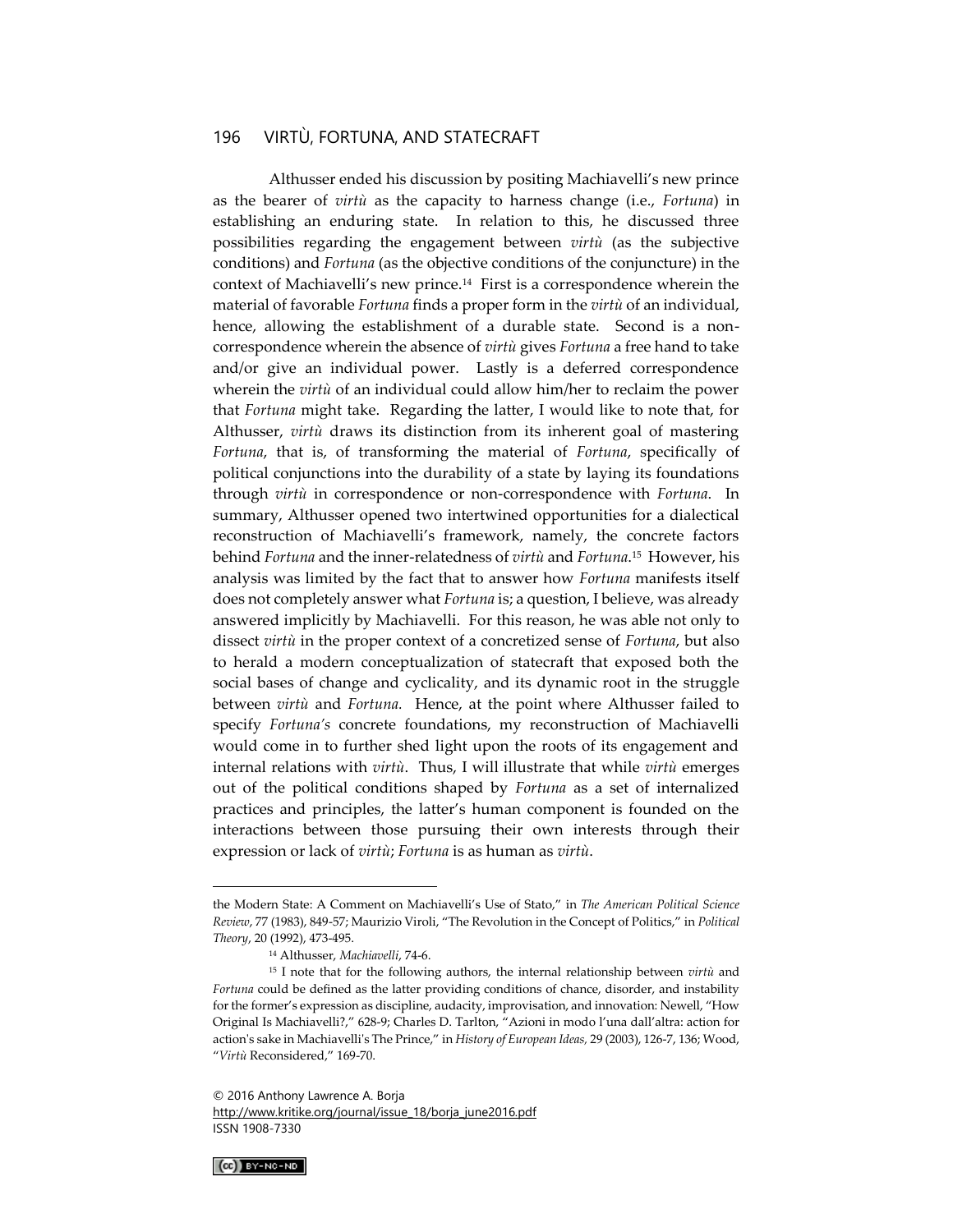#### **On** *Virtù* **and** *Fortuna***: A Conceptual Framework**

Aligned with the literature reviewed, my analysis will have two dimensions. First, I will illustrate how Machiavelli saw the struggle between *virtù* and *Fortuna* as a form of socio-political relation. Second, through Machiavelli's political psychology,<sup>16</sup> I would further shed light on the internal relations between *virtù* and *Fortuna* by fabricating a framework categorizing and synthesizing the different dimensions of *virtù* that could be found in Machiavelli's discussions on princes and citizens (on principalities and republics). Regarding the first level of my analysis, I begin by distinguishing *Fortuna* from *necessity*, with the former subsuming the latter as its bridge to *virtù. Virtù* as acting towards *Fortuna* is about recognizing and reacting to necessity; that is, *virtù* could either be an anticipation of *Fortuna* by foreseeing future necessities or an adaptive reaction to it. The absence of *virtù* causes a subject to be solely driven by necessity without understanding and recognizing *Fortuna* as the factor and logic behind it (i.e., the constancy of change).<sup>17</sup> But what is it that must be recognized?

Here we arrive at my contention that *Fortuna*, for Machiavelli, consists of both human and natural factors that are from a subject's perspective uncontrollable and unpredictable. This is aligned with the current literature that takes *Fortuna* as an external factor facing *virtù* and an elaboration of Kocis' argument that *Fortuna* is mere literary or explanatory device.<sup>18</sup> Though I agree with the latter's premises that led to such a conclusion<sup>19</sup> (specifically his illustration that it served the purpose of establishing a notion of the world as being vulnerable to human exertions), I contend, on the contrary, that for Machiavelli, *Fortuna* is an important concept that referred to concrete factors. This is primarily based on my observation that his discussions on *Fortuna* in both *The Prince* and the *Discourses,* as well as in some letters,<sup>20</sup> are situated before or after an examination of the activities of others directly related to the subject. I argue that Machiavelli's belief on *Fortuna* is directed at the unpredictability and uncontrollability of the

 $\overline{a}$ 



<sup>16</sup> Markus Fischer, "Machiavelli's Political Psychology," in *The Review of Politics,* 59 (1997), 789-829.

<sup>17</sup> Niccolò Machiavelli, *The Prince*, 2nd ed., trans. by Harvey C. Mansfield (Chicago: Chicago University Press, 1998), 96-97. Hereafter cited as *Prince.*

<sup>18</sup> Robert A. Kocis, *Machiavelli Redeemed: Retrieving his Humanist Perspectives on Equality, Power, and Glory* (Bethlehem: Lehigh University Press, 1998), 51.

<sup>19</sup> *Ibid.,* 46-52 for details on Machiavelli's usage of *Fortuna* as a concept.

<sup>20</sup> Niccolò Machiavelli, *The Letters of Machiavelli: A Selection*, trans. by Allan Gilbert (Chicago: The University of Chicago Press, 1961), 97-9, 108-20. From this collection of Machiavelli's letters, I am referring to the following letters: No. 116 for Piero Soderini, Nos. 124, 128 for Francesco Vettori.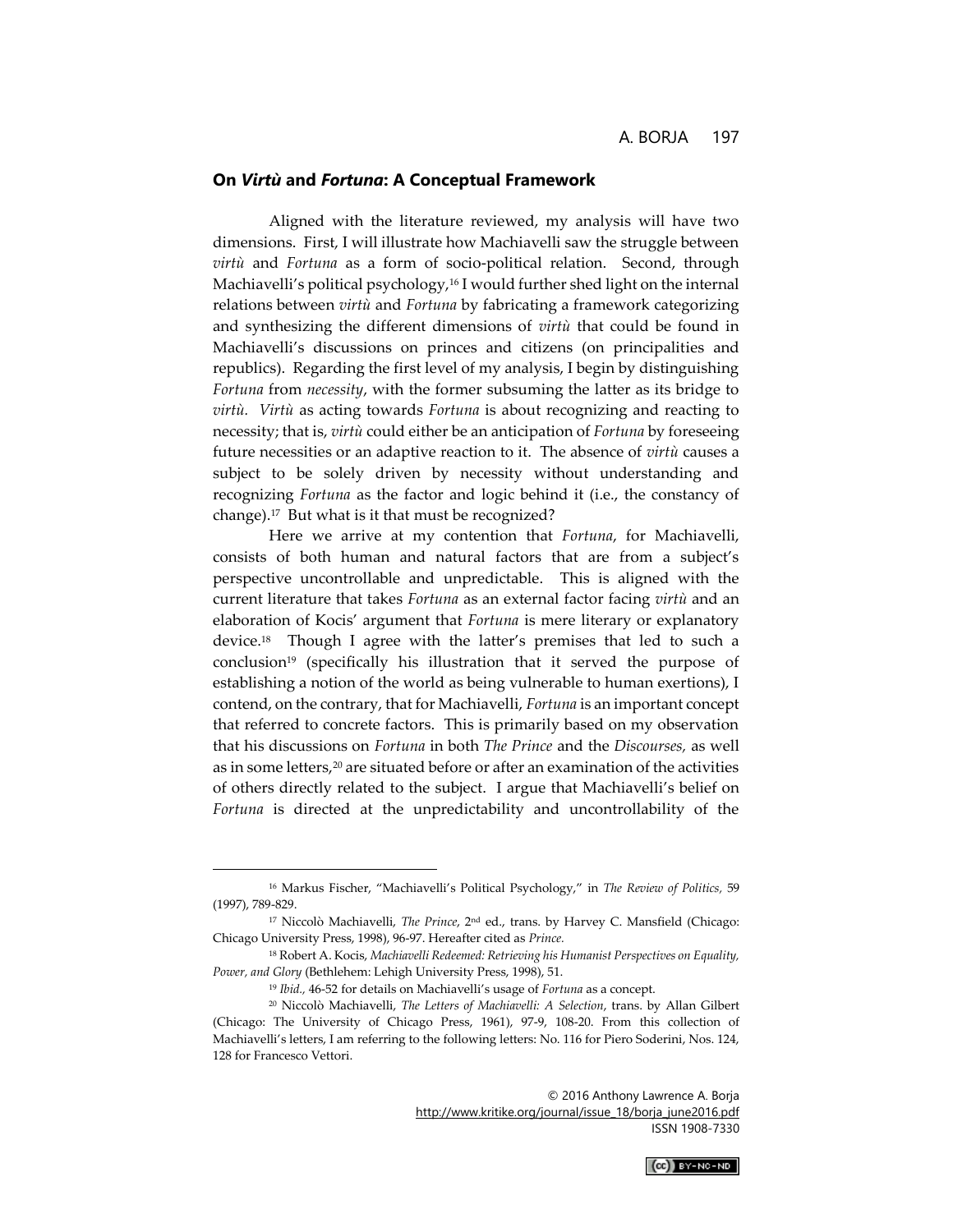cumulative effects of external factors.<sup>21</sup> Focusing on its human component, two arguments made by Machiavelli can illustrate my contention through *Fortuna's* capacity to give opportunities for the realization of *virtù*. First, for Machiavelli, *Fortuna* could favor a prince by creating enemies that he could crush, thus, elevating his status. Hence, in harnessing *Fortuna*, Machiavelli stated "that a wise prince, when he has the opportunity for it, should astutely nourish some enmity so that when he has crushed it, his greatness emerges the more from it."<sup>22</sup>

Second, in the *Discourses*, Machiavelli argued that *virtù* in its most general sense has a quality of excellence and strength that passes from people to people, from one state to another. He illustrated that in the interplay between *virtù* and *Fortuna*, the dissolution of one's *virtù* is the harbinger of favorable *Fortuna* for another.<sup>23</sup> This other (ex. neighbors of a falling state), in facing the latter, is given the opportunity to internalize *virtù*, thus, transferring to a new bearer who succeeds in internalizing and expressing it to harness the favorable *Fortuna*. Simply put, the degradation of one is the favorable *Fortuna* of another; the idleness of the Medes, the disunity of the Athenians, and the slavery of the Hebrews all allowed their respective princes in such conjunctions to emerge as anti-thetical entities that internalized what was lost by their targets. Hence, I believe that for Machiavelli, Cyrus became the epitome of the vigor lost by the Medes, Theseus sought the unity of a divided people, and Moses embodied the autonomy and nationhood lost by the Hebrews under captivity. <sup>24</sup>

Regarding *Fortuna's* malevolence, I argue that in relating Chapters 24, 25, and 26 of *The Prince* with each other, Machiavelli related the fall of the princes of Italy with their lack of *virtù* or the inability to at least resist or alleviate the damages of *Fortuna* embodied by the constant intrusion of foreign powers tied and facilitated by their dependence on mercenaries (two factors that aggravated the volatility of political and military affairs).<sup>25</sup> Thus, when Machiavelli urged the House of Medici to lead Italy<sup>26</sup> he was referring not only to the political positions held by that family, but also to the conjunction of external conditions calling for their leadership, that is, in Althusserian terms, the possibility of a correspondence between *Fortuna* and *virtù*.

<sup>© 2016</sup> Anthony Lawrence A. Borja [http://www.kritike.org/journal/issue\\_18/borja\\_june2016.pdf](http://www.kritike.org/journal/issue_18/borja_june2016.pdf) ISSN 1908-7330



<sup>21</sup> Niccolò Machiavelli, *Discourses on Livy*, trans. by Harvey C. Mansfield (Chicago: Chicago University Press, 1996), 198-199. Hereafter cited as *Discourses*.

<sup>22</sup> Machiavelli, *Prince*, 85.

<sup>23</sup> Machiavelli, *Discourses*, 123-125.

<sup>24</sup> Machiavelli, *Prince,* 22-24.

<sup>25</sup> *Ibid.,* 49, 96-97, 104.

<sup>26</sup> *Ibid.,* 102.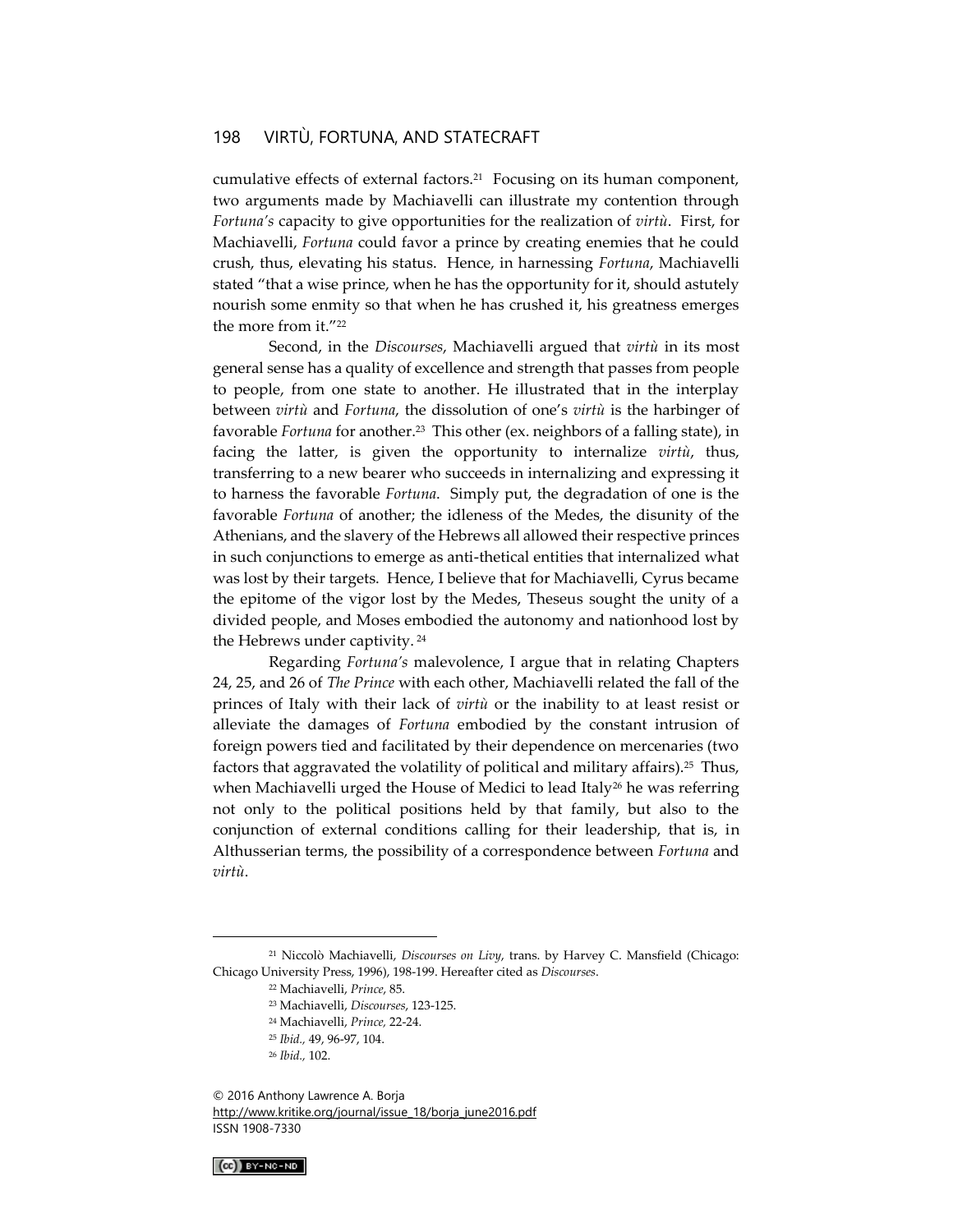From these examples I argue that, for Machiavelli, the concept of *Fortuna* subsumes all these concrete and interacting factors under the general characteristics of uncontrollability and unpredictability, hence, serving as a vital concept defining the attributes of the socio-political environment that a subject must deal with. At an aggregate level, these concrete factors for Machiavelli, specifically their deliberate activities (including other expressions of *virtù*), their interaction with each other, and their subsequent impact on a subject could be summed up with the notions of instability and insecurity. *Fortuna*, simply, is the weaving of the activities and characteristics of external factors (both human and natural) that in the end will actively subsume the subject as part of its web. This notion of *Fortuna's* ontological primacy over *virtù* was deduced from the eternity of *Fortuna's* movement against the mortality of man. To be specific, when taken as an aggregate in motion, the concrete factors behind *Fortuna* surpass the temporality of the same factors when taken as particulars.<sup>27</sup> In line with this, I argue that *virtù* for Machiavelli involves an effort to understand the patterns weaved before by studying history, and by unweaving a specific conjunction in the web by deducing what is deliberate (what was and what could be conducted by others), and acting accordingly either as a response or an anticipation of what was exposed.

Regarding *virtù*, I will now present a conceptual framework based on the schema proposed by Fischer in his extraction of the political psychology in Machiavelli's work. Fischer argued that two categories could be deduced to define the character of the Machiavellian man, namely, necessary or natural properties, and accidental or contingent attributes.<sup>28</sup> The former was defined as qualities inherent in men, which includes the following: (1) *animo*  as the motivation or energy behind actions, (2) the mind, which as a guide for our actions includes memory, ingenuity, and imagination, (3) *virtù* that refers to the higher degrees of the first two qualities, (4) man's sense of individuality,  $(5)$  desires,  $(6)$  humors, and lastly  $(7)$  ambition and license.<sup>29</sup> Furthermore, for Machiavelli, variations in the degrees and particulars of these qualities would, on one hand, account for the different ideal types of political actors ranging from the vulgar to the prince and, on the other, contribute to the success or failure of a political entity. Concerning accidental attributes, Fischer argued that these are acquired qualities that take external forces into account (ex. the imposition of an other's will).<sup>30</sup> This category refers to the different habits that Machiavelli took into account in relation to the issue of a collective's *virtù* (i.e., cooperative habit) and eventual

 $\overline{a}$ 



<sup>27</sup> See Lukes, "Fortune Comes of Age," 33-50.

<sup>28</sup> Fischer, "Machiavelli's Political Psychology," 794-797.

<sup>29</sup> *Ibid.,* 799-818.

<sup>30</sup> *Ibid.,* 797.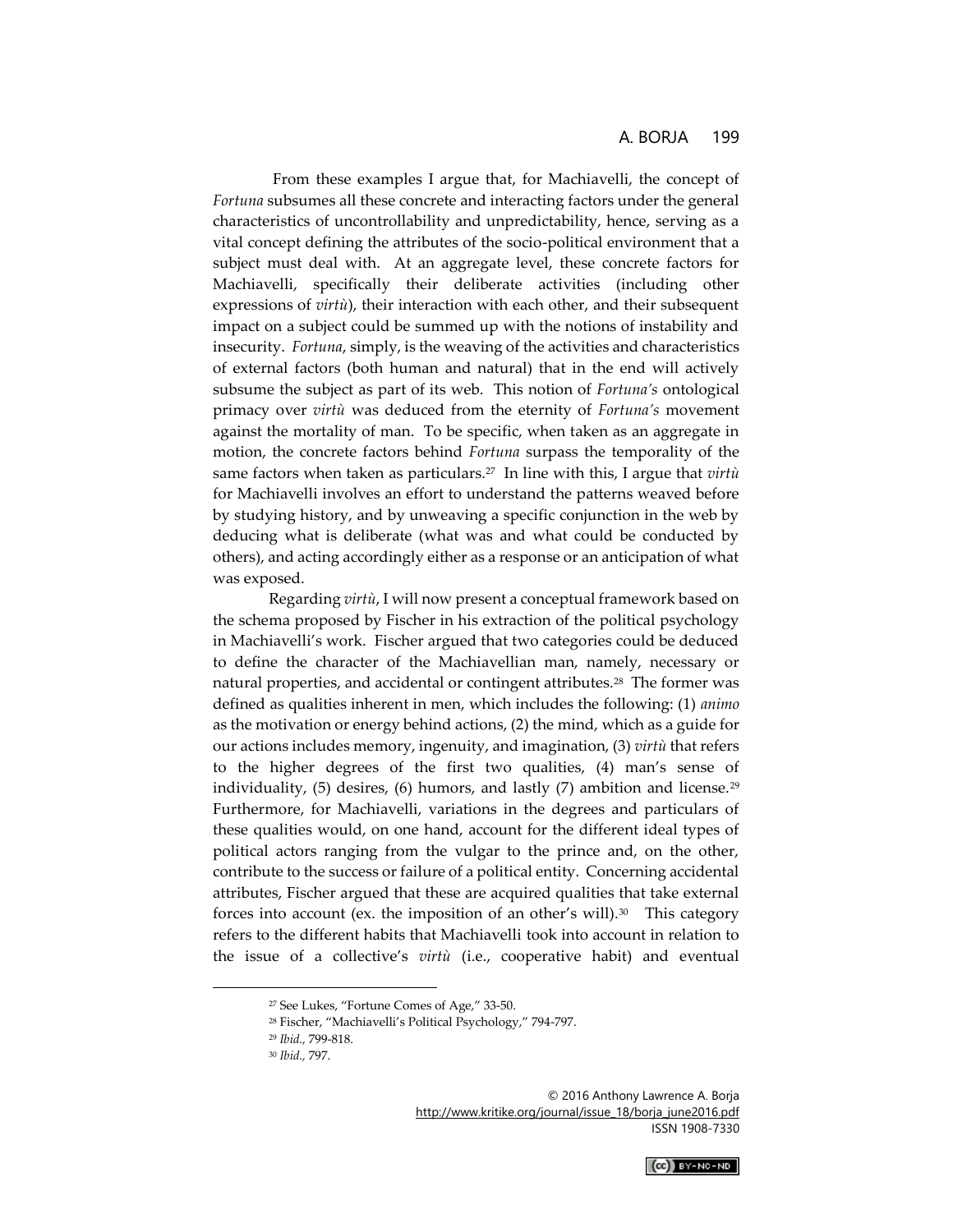corruption. This issue will be pursued by my analysis but, in summary, Fischer provided a framework that could be utilized to give a systematic exposition of the *virtù-Fortuna* issue at the level of the individual, a level that Machiavelli shared in *The Prince.*

For the purposes of this paper, I found it necessary to distinguish *virtù* from a subject's inherent characteristics in order for the former to be internally related with *Fortuna* without dragging the complexities of the subject with it. I argue that, contrary to Fischer's inclusion of *virtù* as an internal and necessary quality, *virtù* could be considered as a set of principles and practices (a mentality or mind-set, and behavior) that are internalized in accordance to the demands of an external factor (i.e. *Fortuna*) and a subject's inherent attributes; the former, as would be discussed later on, determines what should be internalized, while the latter determines whether the internalization will be successful. One illustration of this distinction was Machiavelli's discussion on the manner of choosing ministers and handling court politics (on advice and flattery) wherein he distinguished between a ruler's intelligence and two principles, namely, a balance between autonomy and openness to advice in making decisions, and keeping ministers and courtiers under one's control (specifically for ministers whose interests must be solely for service to their prince).<sup>31</sup>

In summary, Machiavelli portrayed intellectual capacity as a factor that will determine whether such principles will be effectively internalized and practiced, and whether the practice could lead to success indicating *virtù* and resulting in survival of a prince. Moreover, I also contend that at the center of Machiavelli's separation of *virtù* from iniquity/ criminality/ wickedness is not the issue of amorality but that of the difference between cruelty and inhumanity as personal characteristics, and as an expression of *virtù's* amoral dimension. From the perspective of social philosophy, Machiavelli's exposition on the amorality of *virtù* should be understood as neither a conclusion nor a claim to an absolute truth, but as a door to a perspective that takes social relations as interdependent with the question of power, the latter being inherently amoral but inevitably shapes and is shaped in turn by the political dimension of morality. Simply put, from the discussion above I note that Machiavelli stands between social and political philosophy by focusing on the processual relationship between social behavior and political activities. We will again discuss Machiavelli's case for and against Agathocles, but for this part of our discussion, I note that for Kahn,<sup>32</sup> the case of Agathocles was a rhetorical strategy that destabilized the idea of *virtù* for it to be aligned with the unstable political reality that

[http://www.kritike.org/journal/issue\\_18/borja\\_june2016.pdf](http://www.kritike.org/journal/issue_18/borja_june2016.pdf) ISSN 1908-7330

 $(C<sub>c</sub>)$  BY-NC-ND

<sup>31</sup> Machiavelli, *Prince*, 92-95.

<sup>&</sup>lt;sup>32</sup> Victoria Kahn, "Virtù and the Example of Agathocles in Machiavelli's Prince," in *Representations*, 13 (1986), 63-83.

<sup>© 2016</sup> Anthony Lawrence A. Borja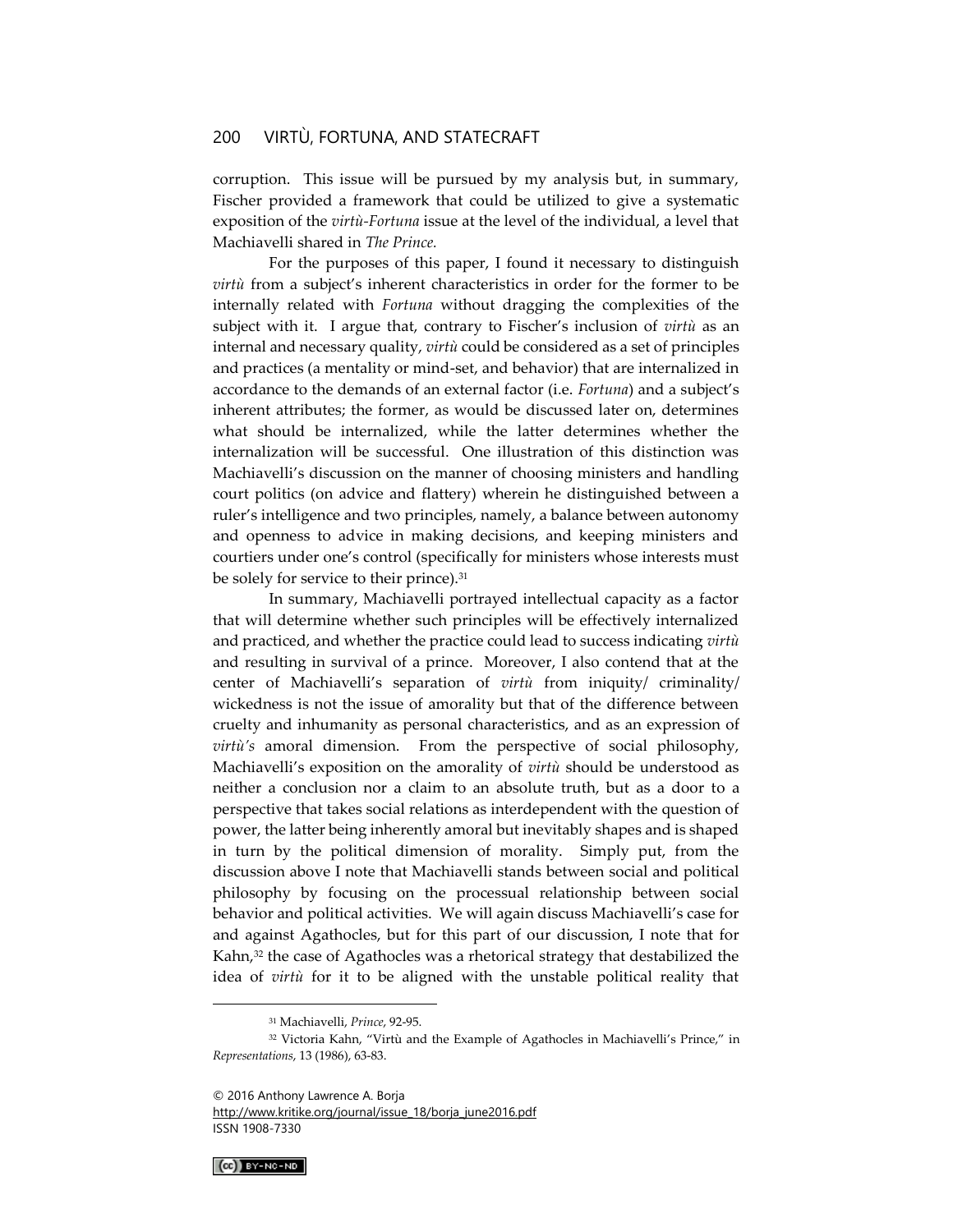Machiavelli grasped and presented. I further contend that this strategy was used to establish a distinction between the manifestation of raw personal character supported by non-political *virtù* (for Machiavelli, Agathocles had physical and mental *virtù*) and the manifestation of subjective conditions within the framework of political *virtù*. Hence, as would be elaborated later on, though the semblance of Agathocles' savagery could be found in Cesare Borgia's career, Machiavelli portrayed the latter as a man of *virtù* because his savagery was in accordance with political necessities and calculative prudence.<sup>33</sup>

Thus, for the first level of my analysis I propose a framework built upon four factors. The first two that could be placed under the category of agency are the subject with its necessary attributes, and *virtù* as a set of internalized principles and practices linked with the subject through contingent attributes. The last two under the category of object are *Fortuna*  as the aggregate of all external concrete factors that are uncontrollable and unpredictable, and necessity as the form *Fortuna* takes in close temporal proximity to a subject. I would also like to note that in line with Althusser, it is in the absence of absolutes that Machiavelli grasped the eternal motion built on partiality. Hence, the focus of the second level of my analysis would be the internal relationship between Machiavelli's agency and object, specifically, the constant interplay, struggle, conflict, and engagement between *virtù* and *Fortuna* with the goal of achieving stability and durability.

#### *Virtù***: A Dissection through** *Fortuna*

At this point I note that, for Machiavelli, though the Roman Empire was said to be founded on good *Fortuna* and a strong military, he deemed that "it ought to be perceived that where good discipline prevails there also will good order prevail, and good fortune rarely fails to follow in their train."<sup>34</sup> From this statement of his perspective in dissecting the foundations of the Roman Empire, I deduced the notion of *Fortuna* being harnessed by acting upon other political actors through an imposition of discipline and the subsequent establishment of order (two results of *virtù*). Thus, moving to the particulars of *virtù-Fortuna* I argue that the internal relationship between these two can be defined in two ways. First, *virtù* is an imposition of a form (i.e., order, stability, and duration for a state) upon the matter of *Fortuna,<sup>35</sup>* and second, the latter's contingent nature ensures that the process will be partial in completion and continuous or cyclical in character. Though I am



<sup>33</sup> Machiavelli, *Prince,* 26-30

<sup>34</sup> Machiavelli, *Discourses,* 105.

<sup>35</sup> See Althusser, *Machiavelli*, 75-76; Pocock, *Machiavellian Moment,* 158-61. Their discussions however are focused on the New Prince and innovation.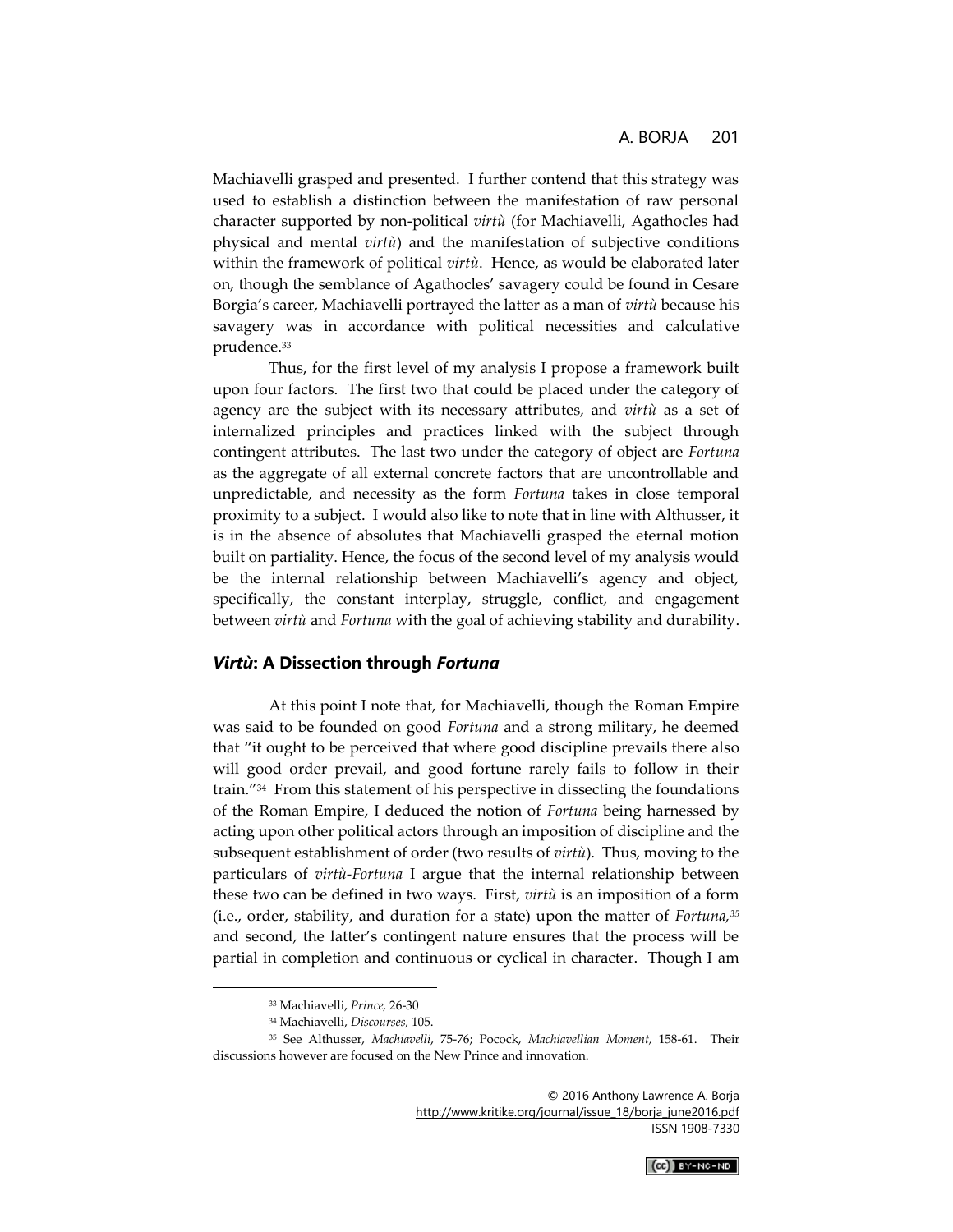convinced about the validity of these interpretations, attempts to go down the ladder of generality through this path led to an overemphasis on certain dimensions of *virtù* and incomplete reconstructions of Machiavelli's analytical framework, that is, an emphasis on the new prince and a portrayal of Machiavelli as an early proponent of modern ideas ranging from constitutionalism and liberal republicanism<sup>36</sup> to radical populism.<sup>37</sup> For these reasons, I intend to provide a more detailed and systematic reconstruction of Machiavelli's analysis of *virtù-Fortuna* that would encompass both of these factors and their engagements with each other.

For my reconstruction, I argue that first, *Fortuna* could only be recognized as such via *virtù as prudence/ foresight*. To elaborate, a person must have a relatively high degree of *animo* and mental capacity (memory, imagination, and ingenuity) in order for him to attain and further develop this aspect of *virtù* when he/she turns his/her attention to the outside world. Furthermore, without recognizing *Fortuna* through *virtù as prudence/ foresight*, Machiavelli argued in his case against the princes of Italy that a subject is reduced to necessity and swept by it instead of preparing, resisting, harnessing, and adapting to it. The absence or eventual exhaustion of *virtù as prudence/foresight* ends with a subject's slavery to necessities outside his/her control and prediction, eventually losing power in the process; that is, in Machiavelli's medical terminology, he/she is shackled to the effects of a sickness that matured and grew worse because of a his/her shortsightedness.<sup>38</sup> At this point, the internalization of *Fortuna* through *virtù* takes another step because of the inevitable impact of *Fortuna's* movements upon a subject. If *virtù as prudence/ foresight* allows a subject to see the principles and patterns behind necessity (i.e., *Fortuna*), *virtù as control* (the will and capacity to attain and sustain control) allows him/her to target and act towards the specific concrete factors constituting *Fortuna*. Thus, through *prudence/foresight,* a subject recognizes problems and/or opportunities, and through *control,* he/she will act accordingly with more specific targets in sight.

Second, I note that for Machiavelli, the dimensions of *virtù* correspond to the characteristics of *Fortuna* because the former realizes itself only through the latter, that is, the opportunities and/or problems provided by nature and/or significant actors who are either directly or indirectly attached to the subject. If his/her necessary properties are lacking, *virtù* will

<sup>© 2016</sup> Anthony Lawrence A. Borja [http://www.kritike.org/journal/issue\\_18/borja\\_june2016.pdf](http://www.kritike.org/journal/issue_18/borja_june2016.pdf) ISSN 1908-7330



<sup>36</sup> Marcia L. Colish, "The Idea of Liberty in Machiavelli," in *Journal of the History of Ideas*  32 (1971), 323-50; Kocis, *Machiavelli Redeemed,* 128-63, 193-218; Pocock, *Machiavellian Moment,* 506- 52.

<sup>37</sup> Althusser, *Machiavelli,* 62; John P. McCormick, "Machiavellian Democracy: Controlling Elites with Ferocious Populism," in *The American Political Science Review,* 95 (2001), 309-11

<sup>38</sup> Machiavelli, *Prince,* 12.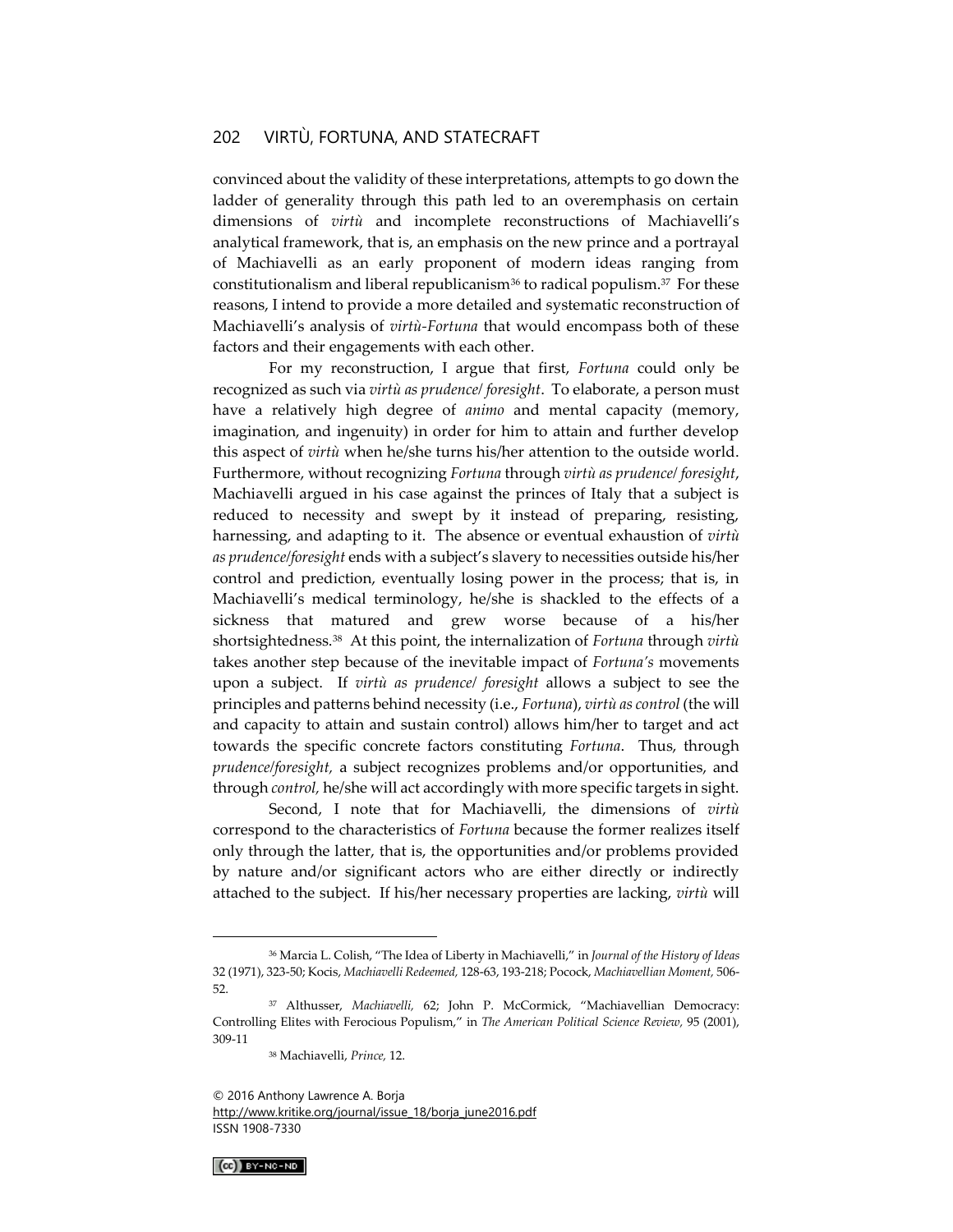be deficient as was in Machiavelli's portrayal of King Louis XII of France.<sup>39</sup> However, even if there is an alignment between inherent capacities and *virtù,*  or a high degree of necessary properties in Fischer's terms, Machiavelli using the case of Cesare Borgia's fall, posited two interrelated arguments, namely, that *virtù* will never be absolute and that *Fortuna* could exploit any weakness.<sup>40</sup> In summary, I contend that for Machiavelli, it is through the activities of others (through their failures, successes, expressions of *virtù,* or their lack of it) that a subject could manifest his own internalization of *virtù*, or in other words, if *virtù* is understood as a set of principles then its practice (as the result of its internalization and eventual expression) necessitates an other that will both qualify and facilitate it. *Virtù,* as Machiavelli's works suggests, can neither be analyzed nor practiced without an other, and this schema is central to his socio-political framework.

To illustrate this process of internalizing and expressing *virtù*, I reiterate that a relatively high degree of the necessary properties exposed by Fischer allows its bearer to be a worthy subject and see beyond necessity and recognize his goals (i.e., ambition) in relation to the dynamics of *Fortuna.* To be specific, along with an understanding of what he/she must face, a subject also gains an insight on how he/she could face *Fortuna* as the imposing figure of unpredictability and uncontrollability. Machiavelli sees in the subject, may it be princes or citizens, a synthesis of *Fortuna's* power with the will and struggle to resist, if not overcome it, through prudence and foresight on one hand, and the search, attainment, and maintenance of control on the other and one's self. Therefore, I contend that *virtù as prudence/foresight*  corresponds with the constant motion of *Fortuna*, while *virtù as control* is concerned with shaping the behavior and/or character of its concrete factors. The former could be illustrated through Machiavelli's arguments on the need to predict causes and address future problems. For him, "when recognized in advance—a gift granted to prudent men only—illnesses appearing in a state are quickly healed; but when they are not recognized and are allowed to intensify so that everyone recognizes them, they can no longer be remedied."<sup>41</sup> Moreover, *prudence/foresight* also finds material via the careful study of history that Machiavelli advocated in both *The Prince<sup>42</sup>* and *Discourses43*; that is, in Althusserian terms, *prudence/foresight* is about having a grasp of a present conjunction, understanding its possibilities, and studying similar conjunctions and conditions faced by one's predecessors.

 $\overline{a}$ 



<sup>39</sup> *Ibid.,* 15-16.

<sup>40</sup> *Ibid.,* 32.

<sup>41</sup> *Ibid.,* 12.

<sup>42</sup> *Ibid.,* 21-22, 58-60.

<sup>43</sup> Machiavelli, *Discourses*, 31-33.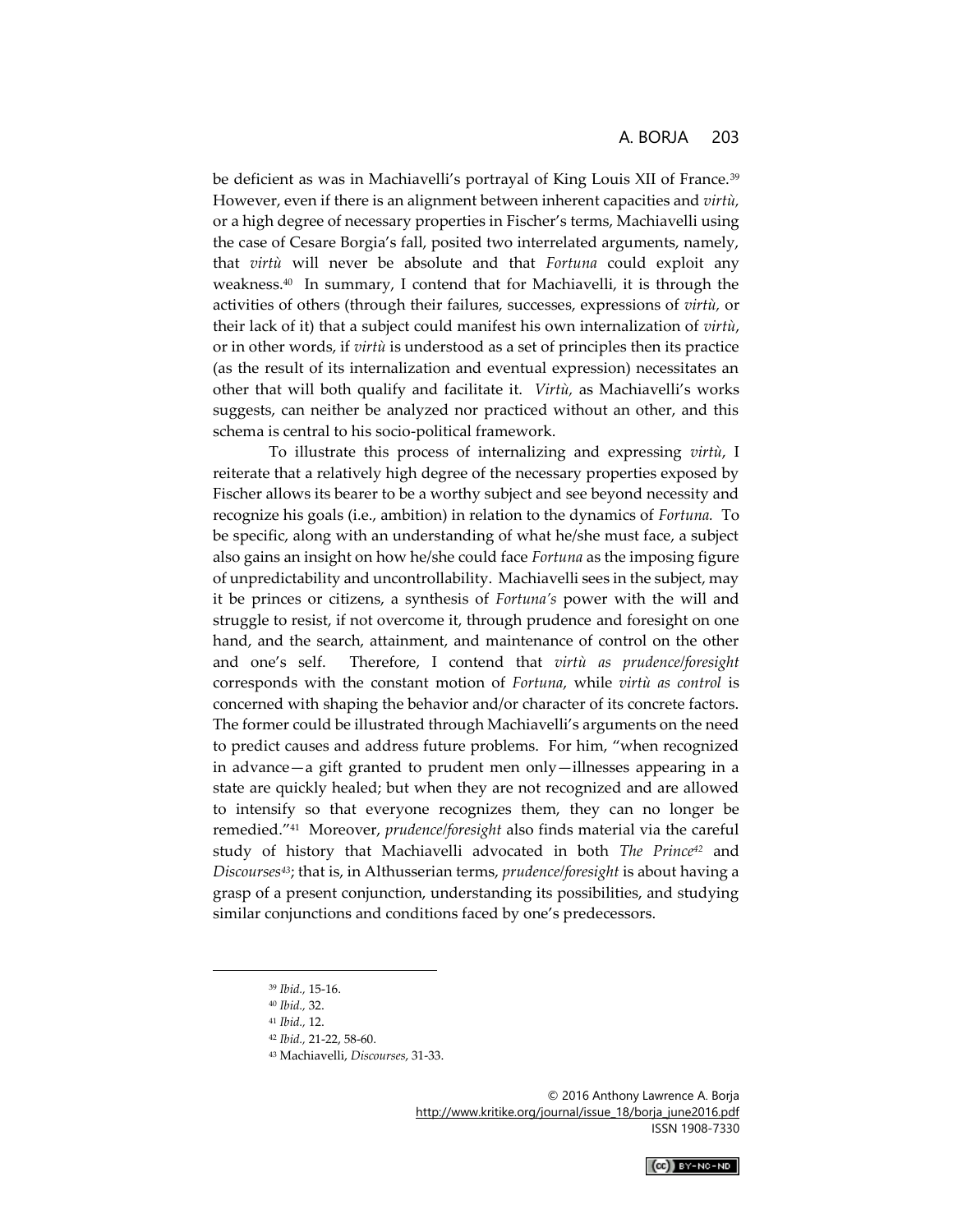For *virtù as control*, I contend that for Machiavelli, this dimension consists of the will, capacity, and struggle to determine one's own behavior and the behavior of targeted others. An illustration of this dimension is the need to determine the flow and benefit from the results of class conflict or the contradictions between the interests/goals and perspectives of the nobility and commoners, the former was portrayed by Machiavelli, as more devious, ambitious, and aggressive than the latter with more simple/ordinary goals tied to a more defensive behavior.<sup>44</sup> For him "in every city these two diverse humors are found, which arise from desire neither to be commanded nor oppressed by the great, and the great desire to command and oppress the people."<sup>45</sup> Moreover, the latter sees themselves as equals to the prince, thus, they present numerous dangers to a prince's leadership especially if they are greedy and resistant, if not rebellious.<sup>46</sup> Hence, with *virtù as the search for and maintenance of control,* a prince must impose upon these entities the identity of subjects by protecting the commoners through institutions (i.e., legal institutions that will protect the people and act as mediator between these two conflicting classes), and by making the rich/nobility realize that he could make, destroy, or replace them.<sup>47</sup>

Before moving on to its sub-dimensions, I note that first, *virtù* is anticipative and responsive, reflective of the expression of prudence in controlling. Second, its two primary dimensions (prudence/foresight and control) are inseparable though distinct from each other; that is, these two correspond to the ideal and practical aspects of human activity. Hence, these two should also be considered as categories that, once made to engage *Fortuna* in theorizing political practice, gain specificity in terms of other subdimensions that are either anticipative or responsive, resulting from the interaction between the two primary dimensions of *virtù* and the conditions laid down by *Fortuna*. Lastly, an underlying theme in Machiavelli's *The Prince* and *Discourses* is the absence of guarantees or a cosmic fate for political actors, and for this reason, he exposed how *virtù* could lead either to success or failure in relation to *Fortuna's* demands on the subject. I contend that through Althusser's notion of correspondence between Machiavelli's *virtù*  and *Fortuna*, four secondary dimensions of the former's engagement with the latter could be deduced. Moreover, these four are expressions of the interdependence of the two primary dimensions, and of *virtù's* anticipative and responsive (aggressive and defensive) natures.

The first one is *virtù as adaptation* and three points could be made as an elaboration. First is that Machiavelli, in trying to explain the differences

© 2016 Anthony Lawrence A. Borja [http://www.kritike.org/journal/issue\\_18/borja\\_june2016.pdf](http://www.kritike.org/journal/issue_18/borja_june2016.pdf) ISSN 1908-7330

 $(G)$  BY-NC-ND

<sup>44</sup> Machiavelli, *Prince*, 38-39.

<sup>45</sup> *Ibid.,* 39.

<sup>46</sup> *Ibid.,* 38-41.

<sup>47</sup> *Ibid.,* 74-75.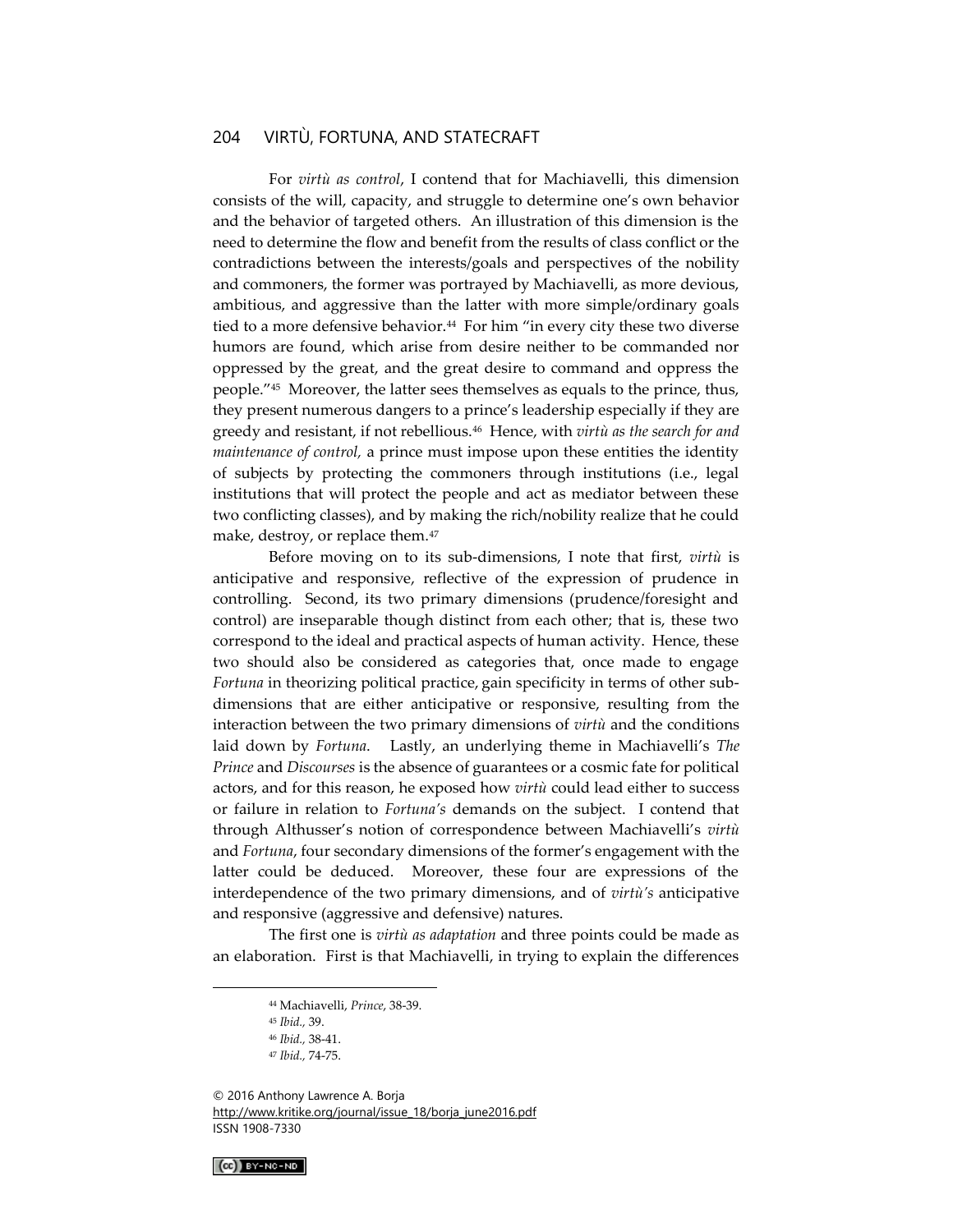in the results of similar policies, argued that a prince's success or failure is partially determined by his capacity to cope with the times instead of being dependent on *Fortuna.<sup>48</sup>* He stated that:

> the prince who leans entirely on his fortune comes to ruin as it varies. I believe, further, that he is happy who adapts his mode of proceeding to the qualities of the times; and similarly, he is unhappy whose procedure is in disaccord with the times … for if one governs himself with caution and patience, and the times and affairs turn in such a way that his government is good, he comes out happy; but if the times and affairs change, he is ruined because he does not change his mode of proceeding.<sup>49</sup>

Second is that, for Machiavelli, a prince must not only understand and recognize all possibilities brought in by *Fortuna's* motion (*prudence/foresight*), but also have the capacity and the will to make available and utilize all possible means for the preservation of power.<sup>50</sup> He must be both a lion and a fox for the former is strong but lacks prudence, while the latter lacks strength but has keen senses, and must know how to use both law and force.<sup>51</sup> Also, it is in this sub-dimension that we find the capacity to switch between anticipative and responsive mechanisms.

Lastly, Machiavelli expressed his distrust towards man's capacity for adaptation by pointing to a tendency for habits and inflexibility.<sup>52</sup> He argued that a man "cannot deviate from what nature inclines him to or also because, when one has always flourished by walking on one path, he cannot be persuaded to depart from it"<sup>53</sup> thus, leading to his eventual fall once external conditions change. I deduce two other possible interpretations of Machiavelli's perspective on adaptation, namely, that he posits a required "unnatural" effort from the part of a prince, or that Machiavelli simply gives the constant motion of politics (i.e., *Fortuna*) primacy over human efforts and their results. Although for the latter, I note that despite *Fortuna's*  impenetrability, Machiavelli counseled man to always "hope and, since they hope, not to give up in whatever fortune and in whatever travail they may find themselves."<sup>54</sup>

 $\overline{a}$ 



<sup>48</sup> Machiavelli, *Discourses*, 239-240.

<sup>49</sup> Machiavelli, *Prince,* 99-100.

<sup>50</sup> *Ibid.,* 68-69.

<sup>51</sup> *Ibid.,* 69.

<sup>52</sup> *Ibid.,* 100-101.

<sup>53</sup> *Ibid.,* 100.

<sup>54</sup> Machiavelli, *Discourses*, 199.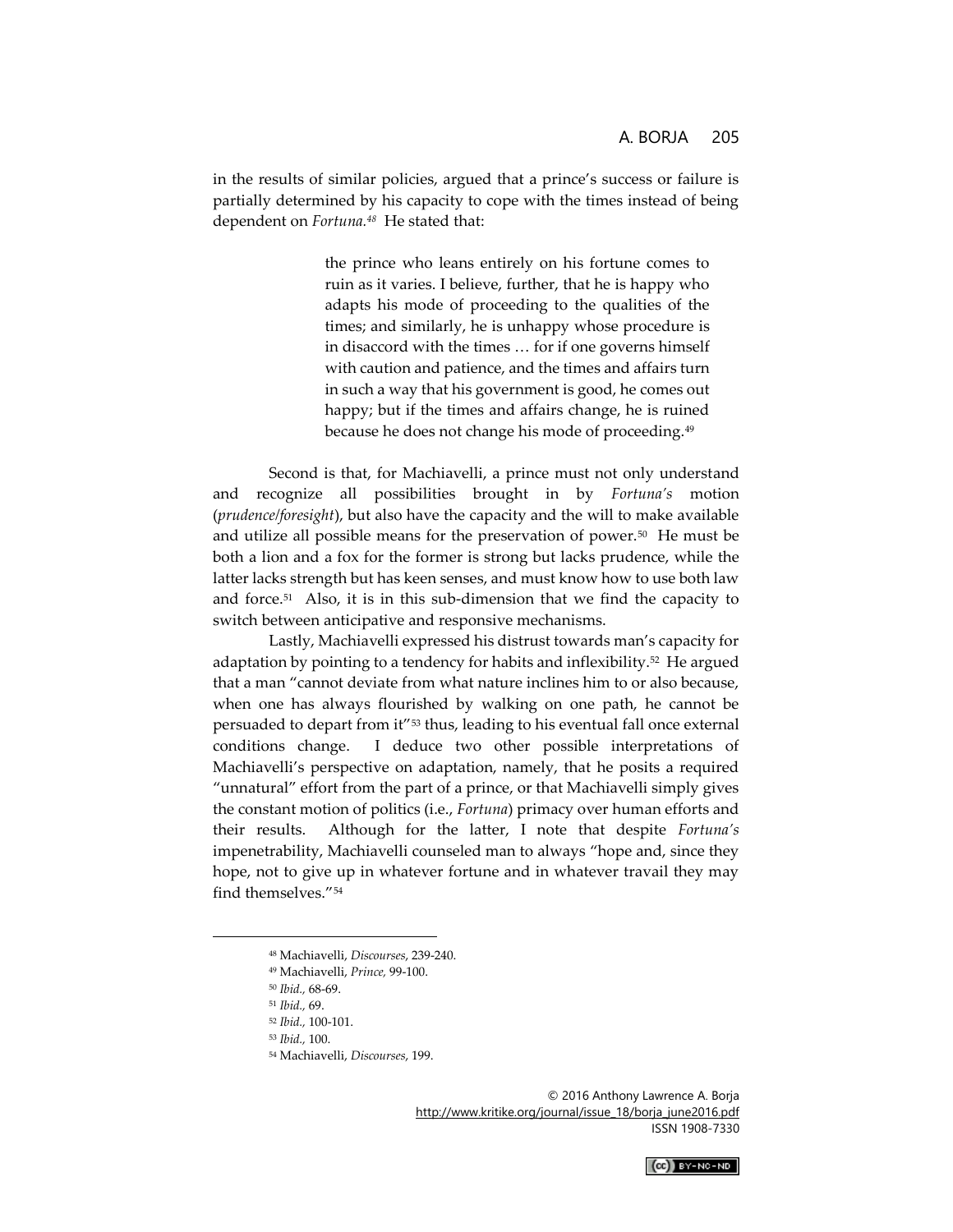In relation to the first one, *virtù as moral flexibility* could be understood in several ways. First is that for Machiavelli amorality is an attribute based on a subject's understanding, albeit a negative one of human nature. This in turn facilitates his/her practice of *prudence/foresight*, specifically, his/her identification of the possible actions that others might take in relation to him/herself. To illustrate, Machiavelli argued that "a man who wants to make a profession of good in all regards must come to ruin among so many who are not good" and because of this a prince must "learn to be able not to be good, and to use this and not use it according to necessity."<sup>55</sup> Second, *moral flexibility* allows a subject to effectively practice adaptation by having control over the direction of one's own actions instead of it being tied to, if not weighed down by, the moral standards of others. Reflective of the distinction made earlier between *Fortuna* and necessity, as well as the human component of the former, another way to interpret this dimension of *virtù* is to recognize the necessity for a subject to appear as an embodiment of publicly accepted virtues. Behind this need is the common people whose power and interests a prince must deal with. Chapters 15 until 19 of *The Prince* were dedicated to this dimension of *virtù* and I would like to highlight two points. First is that for Machiavelli, a prince must be prudent in adapting the distinction between vice and virtue for the sake of sustaining control. A prince must appear to be the bearer of virtues accepted by the public,<sup>56</sup> albeit "one should not care about incurring the fame of those vices without which it is difficult to save one's state."<sup>57</sup> However, he must avoid hatred emanating from acts of terror or vices offending the private sphere of others. Second, in his discussion on fear and love, Machiavelli emphasized the need to sustain control over affected others, first by relying on fear as something one controls, and second by emphasizing the need to avoid hatred. Machiavelli<sup>58</sup> illustrated that love, unlike fear, is under the control of the one giving it and that hatred, unlike fear, is an emotion that is controlled and could be utilized as a resource by the affected other. The latter could also be illustrated by his warning that the memory of freedom and liberties lost could be used to stir up hatred and disorder in a newly conquered domain.<sup>59</sup>

Lastly, in relation to *virtù as adaptation*, moral flexibility allows a subject to utilize all possible means to attain and sustain power in the context of changing socio-political conditions. For Machiavelli, a subject must act in accordance with two factors, namely, attaining and sustaining power as a primary goal, and the inevitable attachment of public opinion with the

© 2016 Anthony Lawrence A. Borja [http://www.kritike.org/journal/issue\\_18/borja\\_june2016.pdf](http://www.kritike.org/journal/issue_18/borja_june2016.pdf) ISSN 1908-7330



<sup>55</sup> Machiavelli, *Prince*, 61.

<sup>56</sup> *Ibid.,* 70.

<sup>57</sup> *Ibid.,* 62.

<sup>58</sup> *Ibid.,* 66-67.

<sup>59</sup> *Ibid.,* 20-21.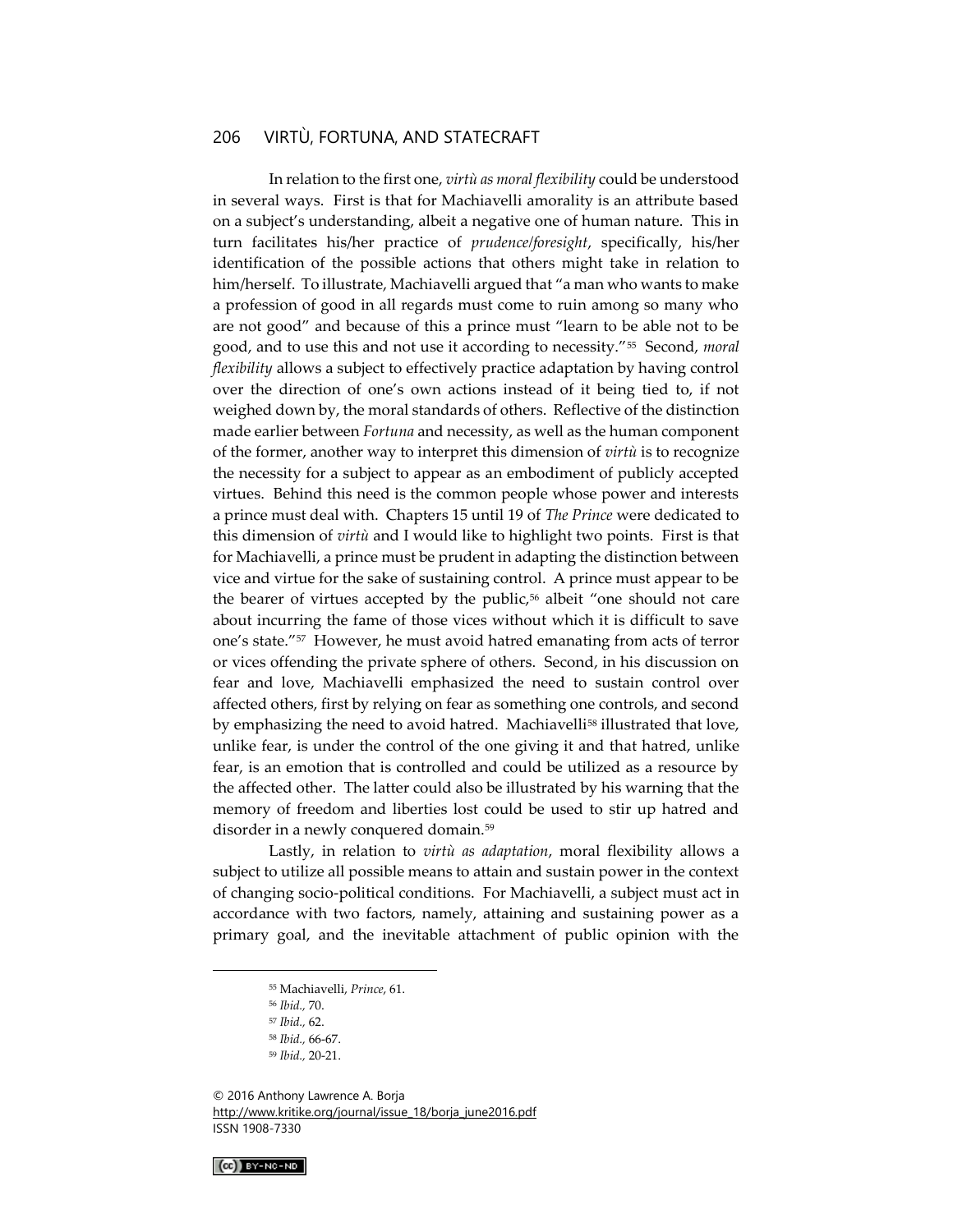effectiveness of means employed. Moreover, I reiterate that for Machiavelli the use of force (violence and cruelty) must appeal to the idea of public good (i.e., stability, order, and security) as was in the case of Remirro d'Orco and the need to be swift and decisive in inflicting violence upon the acquisition of power.<sup>60</sup> Also, for Machiavelli, force must be replaced by institutions that would safeguard the public good and sustain the power attained through force and/or cunning.<sup>61</sup> In summary, these interpretations could be subsumed under the notion that *virtù as adaptation* and *moral flexibility* allows a subject to be actively flexible in responding to an event or seizing an opportunity it offers. Moreover, these two allow a subject to recognize boundaries that would ensure that public opinion, as a component of *Fortuna*, remains under his control, thus, depriving opponents of any moral justification for conspiracies.<sup>62</sup>

*Virtù as the search for glory<sup>63</sup>* embodies Machiavelli's intimate attachment to the idea of a new prince, $64$  his supposed adoption of an archaic moral code of emulating excellence,<sup>65</sup> and the anticipative aspect of *virtù*. For my part, I highlight that the search for glory and prestige should be understood as a form of control over the nobility and the commoners, and a policy emerging from an anticipatory sense of prudence. Machiavelli, using the case of King Ferdinand of Aragon, stated that as an upstart, great and ambitious campaigns justified by religious claims allowed him not only to give proof to his abilities, but also to express *virtù as control* over public opinion and the activities of spectators by imposing a sense of predictability over one's subjects, first by providing a stimulus to public opinion instead of allowing it to be absolutely spontaneous, and second by giving a direction to the produce of one's subjects.

Lastly, *virtù as audacity,<sup>66</sup>* as an anticipative sub-dimension like the previous one, represents Machiavelli's attempt to posit a way to penetrate *Fortuna* by advocating an aggressive stance (i.e., adopting an anticipatory

 $\overline{a}$ 



<sup>60</sup> *Ibid.,* 29, 39-40.

<sup>61</sup> *Ibid.,* 82.

<sup>62</sup> *Ibid.,* 72-73.

<sup>63</sup> *Ibid.,* 87-91.

<sup>64</sup> Althusser, *Machiavelli*, 53-80; Breiner, "Machiavelli's New Prince," 83-89.

<sup>65</sup> See Terence Ball, "The Picaresque Prince: Reflections On Machiavelli and Moral Change," in *Political Theory,* 12 (1984), 521-36. I note that, in isolating the concept of *virtù* for analysis, he argued that neither Machiavelli nor his prince was amoral. Instead, similar to the character of Don Quixote, Machiavelli's prince embodied a moral code of heroism through emulation.

<sup>66</sup> See Tarlton, "Action for Action's Sake," 123-36 who highlighted the audacious improvisations required from a prince. Though I disagree with his reduction of *virtù* into audacity, I note that though *Fortuna* could require this mode of action, its unpredictable movements for Machiavelli could also require the contrary, thus, necessitating a more encompassing understanding of how a virtuoso should behave.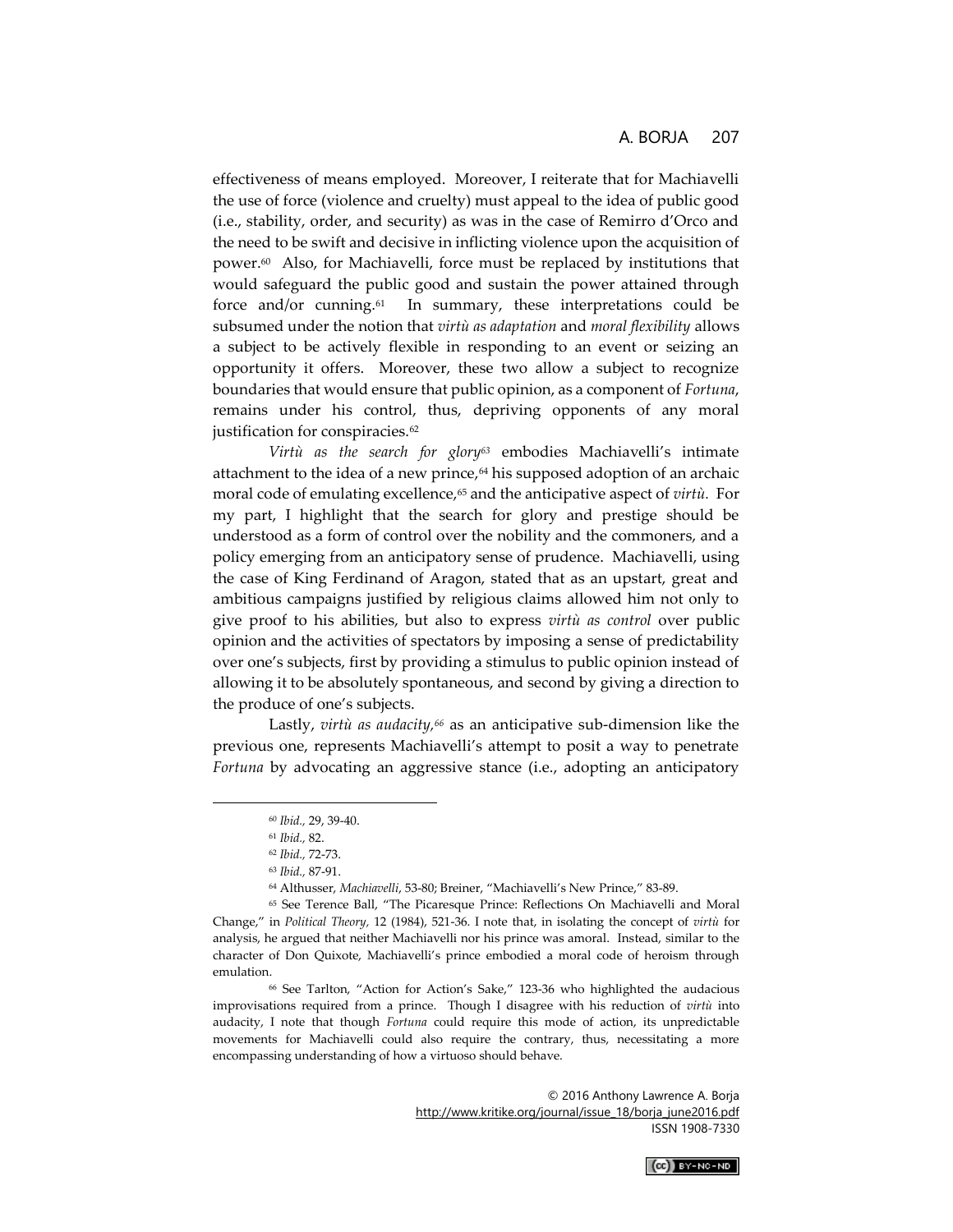strategy and offensive tactics). This was also attached by Machiavelli to impetuosity as a necessary attribute inherent in actors like Julius  $II<sup>67</sup>$  and the Gauls,<sup>68</sup> but it was in the former and in the Romans that such an attribute became a *virtù*; that is, Julius used it to avoid a political impasse while the Romans used it to complement their *virtù as prudence/foresight*. 69 Now this alignment was due to the fact that Machiavelli was convinced "that it is better to be impetuous than cautious, because fortune is a woman … And one sees that she lets herself be won more by the impetuous than by those who proceed coldly. And so always, like a woman, she is the friend of the young, because they … command her with more audacity."<sup>70</sup> This stance was due to his positive interpretation of *Fortuna's* inherent uncertainties as the bearer of both opportunities and difficulties, tied with his disapproval of defeatist and dependent policies.<sup>71</sup> Moreover, *virtù as audacity* also satisfies the lion that a prince must have as a part of his overall adaptability, that is, to use the ways of man and beast, and to be both a lion and a fox. An illustration of this is Machiavelli's brief account of how Alexander VI, in trying to gain power and territory in the Italian peninsula, facilitated the entry of the French that subsequently destroyed an already fragile balance of power, thereby giving himself the opportunity to utilize French forces to seize territories in the context of an aggravated flux.<sup>72</sup> I see this as Machiavelli's illustration of a subject's capacity not only to survive a wave of destruction but to initiate and benefit from it, or in other words, invoke the destructive and usually equalizing power of *Fortuna* instead of merely waiting for it.

In summary, the relationship between *Fortuna* and *virtù* is founded on the latter as a set of principles and practices that allows internal capacities (necessary properties) to be used effectively for the search and sustenance of power, and on the former as an aggregate of both relatively static (i.e., nature/geography) and constantly moving (ex. the activities of others) factors that serves as the objects of *virtù as control*, and the source of material (i.e., problems/worries and opportunities) for *virtù as prudence*. *Virtù* is internalized through a study of history, that is, the patterns defining the rise and fall of states, and the actions of great men within their respective environments. However, its existence is not solely based on such principles and practices. *Virtù* is also expressed as a combination of both responsive (as adaptation and moral flexibility) and anticipative practices (as the search for

© 2016 Anthony Lawrence A. Borja [http://www.kritike.org/journal/issue\\_18/borja\\_june2016.pdf](http://www.kritike.org/journal/issue_18/borja_june2016.pdf) ISSN 1908-7330

 $(G)$  BY-NC-ND

<sup>67</sup> *Ibid.,* 367-69; Machiavelli, *Discourses,* 240.

<sup>68</sup> Machiavelli, *Discourses*, 292-293.

<sup>69</sup> Machiavelli, *Prince*, 11-13.

<sup>70</sup> *Ibid.,* 101; See Machiavelli, *Discourses*, 304-305.

<sup>71</sup> See Timothy Lukes, "Lionizing Machiavelli," in *American Political Science Review,* 95 (1984), 562-75 for a review of works that re-claimed and highlighted the Lion of Machiavelli's Prince.

<sup>72</sup> Machiavelli, *Prince,* 27.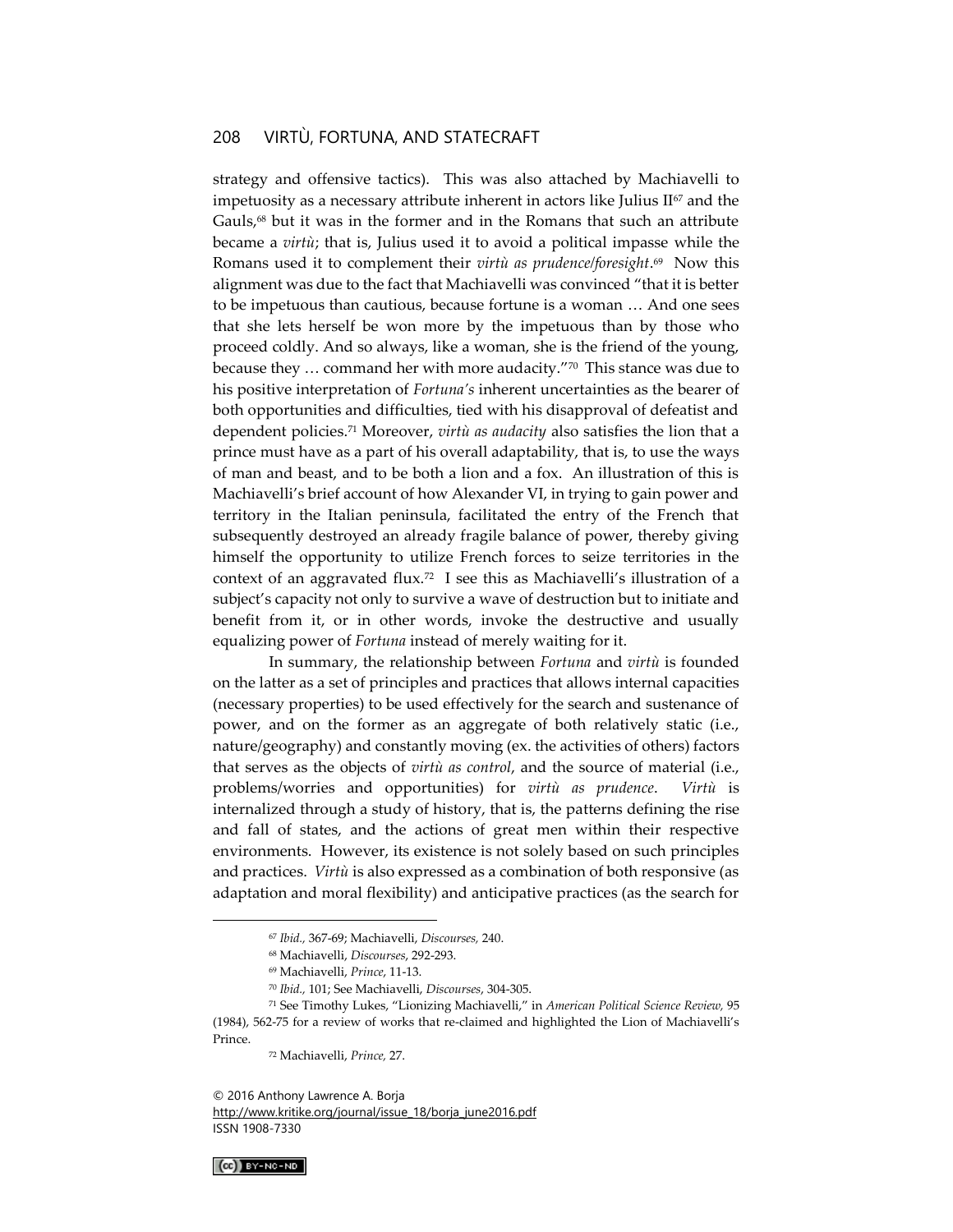glory and audacity), and in these modes we find a reflection of the fickle nature of *Fortuna* or, to be specific, the impact of the socio-political environment (i.e., the absence of guarantees and absolute security, and the constancy of change) on a subject's modes of expressing *virtù* (i.e., engagements with *Fortuna* and its concrete components).

#### *Virtù* **as Autonomy**

I conclude this paper by synthesizing all the dimensions discussed above into *virtù as autonomy*, or the will and capacity to attain and sustain selfdetermination through both anticipative and responsive means. This could be illustrated in two ways—first, through Machiavelli's arguments on militias and the strength of principalities and second, through his arguments on new princes and the need to deal with class conflict. First, for Machiavelli, mercenaries and their commanders are dangerous not only because of their adverse practices but also because their loyalty lies not with the prince but with money, and their commanders, if they have both military and political *virtù,* could easily depose their employers.<sup>73</sup> However, in using loyalty and military *virtù* as standards, he concluded that auxiliaries or soldiers borrowed from a foreign power "are much more dangerous than mercenary arms. For with these, ruin is accomplished; they are all united, all resolved to obey someone else."<sup>74</sup> Dependence on mercenaries and/or auxiliaries embodies the lack of *virtù* that caused the subjugation of the Italian peninsula by foreigners; mercenaries are anti-thetical to military prowess while the usage of auxiliaries is a step towards being under the control of a foreign entity. Hence, for Machiavelli, *virtù as autonomy* will eventually lead a subject towards the use of militias because "without its own arms, no principality is secure; indeed, it is wholly obliged to fortune since it does not have virtue to defend itself in adversity."<sup>75</sup> In relation to this, *virtù as autonomy* was also implied in Machiavelli's usage of self-sufficiency as an indicator of strength for principalities.<sup>76</sup> Furthermore, Machiavelli considered a state as strong if it has enough resources and military capacity that a leader with *virtù* could transform into cohesion during a crisis. In summary, a subject's search for autonomy must manifest itself in terms of resources and control over one's means of coercion.

Thus, upon its acquisition and to address the questions of durability and stability, power must be secured through institutions (laws and policies) that are either inherited or must be built upon the ashes of an old regime.

<sup>© 2016</sup> Anthony Lawrence A. Borja [http://www.kritike.org/journal/issue\\_18/borja\\_june2016.pdf](http://www.kritike.org/journal/issue_18/borja_june2016.pdf) ISSN 1908-7330



<sup>73</sup> *Ibid.,* 48-49.

<sup>74</sup> *Ibid.,* 55.

<sup>75</sup> *Ibid.,* 57.

<sup>76</sup> *Ibid.,* 42-3.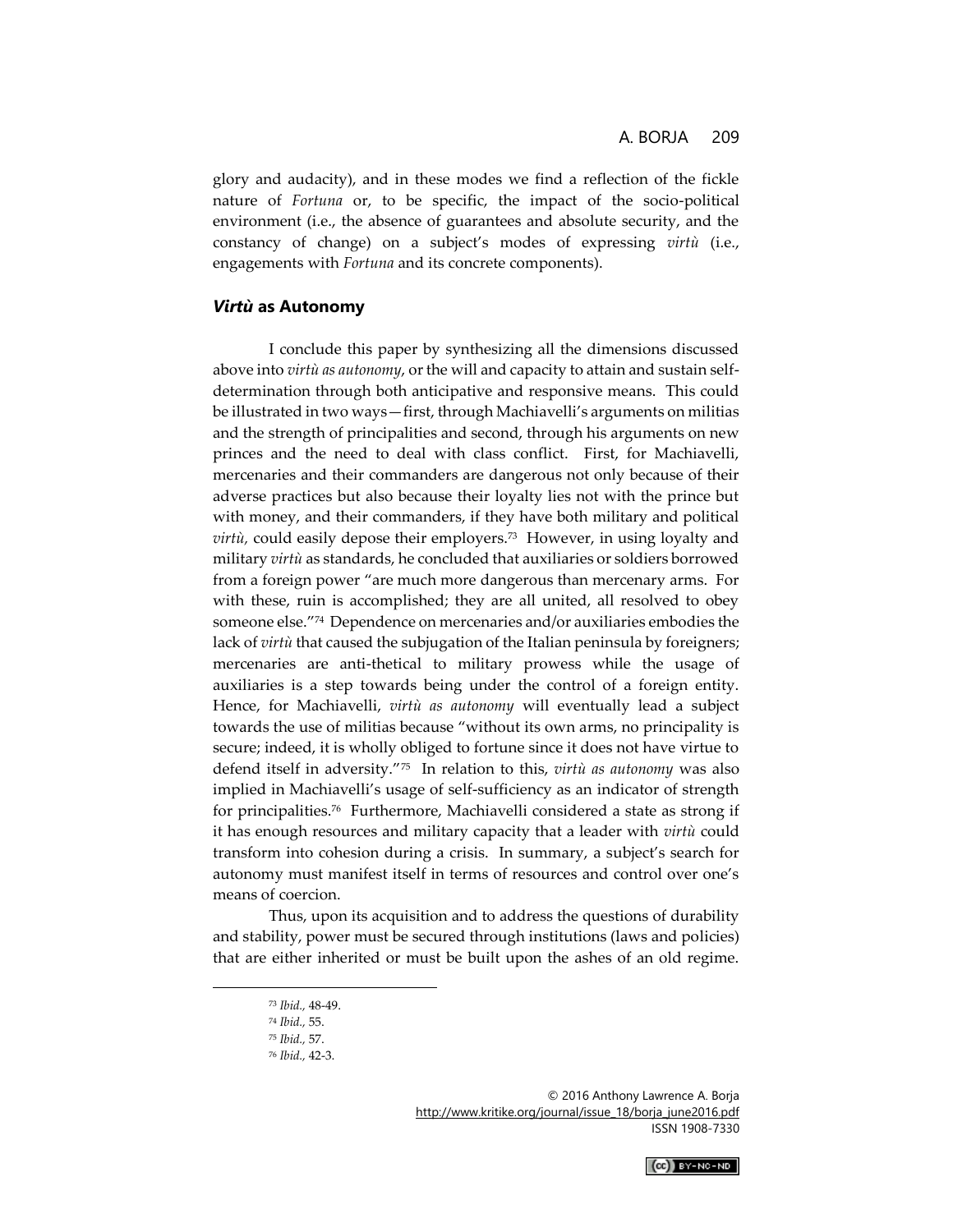Applied to both princes and republics is Machiavelli's emphasis on the need for institutions that will make them distinct from social/class forces; a prince must strive to be autonomous from the nobility and the commoners, while a republic must be built and sustained by neither of these classes but the results of their constant conflicts.<sup>77</sup> Machiavelli took the existence of these classes as a given or a permanent fixture that provides material for the forms imposed by the *virtù* of princes and leading citizens.<sup>78</sup> An example of this is Machiavelli's narration of how the office of Tribune emerged out of the conflict between the nobility and the commoners. Tribunes eventually contributed to the stability of the Roman Republic because it served as the institutionalized power of the commoners that kept a balance between these two classes, and mediated between the commoners and the institutionalized power of the nobility embodied by the senate and the consuls.<sup>79</sup> For a prince, on the other hand, I note two of Machiavelli's points elaborated in Chapters 9 and 19 of *The Prince*. First is that though the people are much less dangerous than the nobility, Machiavelli made it clear that a prince could and should never depend on either one.<sup>80</sup>

Second, for Machiavelli, domestic conflict among different sectors is a given, and from it a state will always be vulnerable to disruptions that will threaten the stability, duration, and autonomy of princes and republics. Therefore, placed in the context of *Fortuna*, *virtù as autonomy* sums up what a republic or prince should strive for and maintain through *virtù* in general. Moreover, a lapse in the sub-dimensions of *virtù* will eventually end up in *Fortuna* subjugating a subject's autonomy; that is, a gap in one's control over others or a relapse into short-sightedness are, for Machiavelli, opportunities for *Fortuna* to sweep princes and republics away and expose them to an uncontrollable and unpredictable deluge driven by the will and *virtù* of others.

#### **Conclusion:** *Machiavelli and the Struggle for Autonomy*

In placing the different dimensions of *virtù* in the context of *Fortuna*  as founded upon nature and the *virtù/non-virtù* of others, I contend that Machiavelli's contribution to the modern concept of politics is the notion of the eternal struggle for autonomy as fundamental to statecraft. I argue that,

<sup>© 2016</sup> Anthony Lawrence A. Borja [http://www.kritike.org/journal/issue\\_18/borja\\_june2016.pdf](http://www.kritike.org/journal/issue_18/borja_june2016.pdf) ISSN 1908-7330



<sup>77</sup> Machiavelli, *Discourses,* 15-26. Chapters 3 to 7 are preliminary examinations of Machiavelli on the Roman Republic that examined how domestic conflict could result in the sustenance of liberty and how the government, in order to achieve this result, should stand above classes through representation on one hand, and separating such classes through mediating institutions on the other.

<sup>78</sup> Machiavelli, *Prince,* 38-39.

<sup>79</sup> Machiavelli, *Discourses,* 15-17.

<sup>80</sup> Machiavelli, *Prince*, 40-42.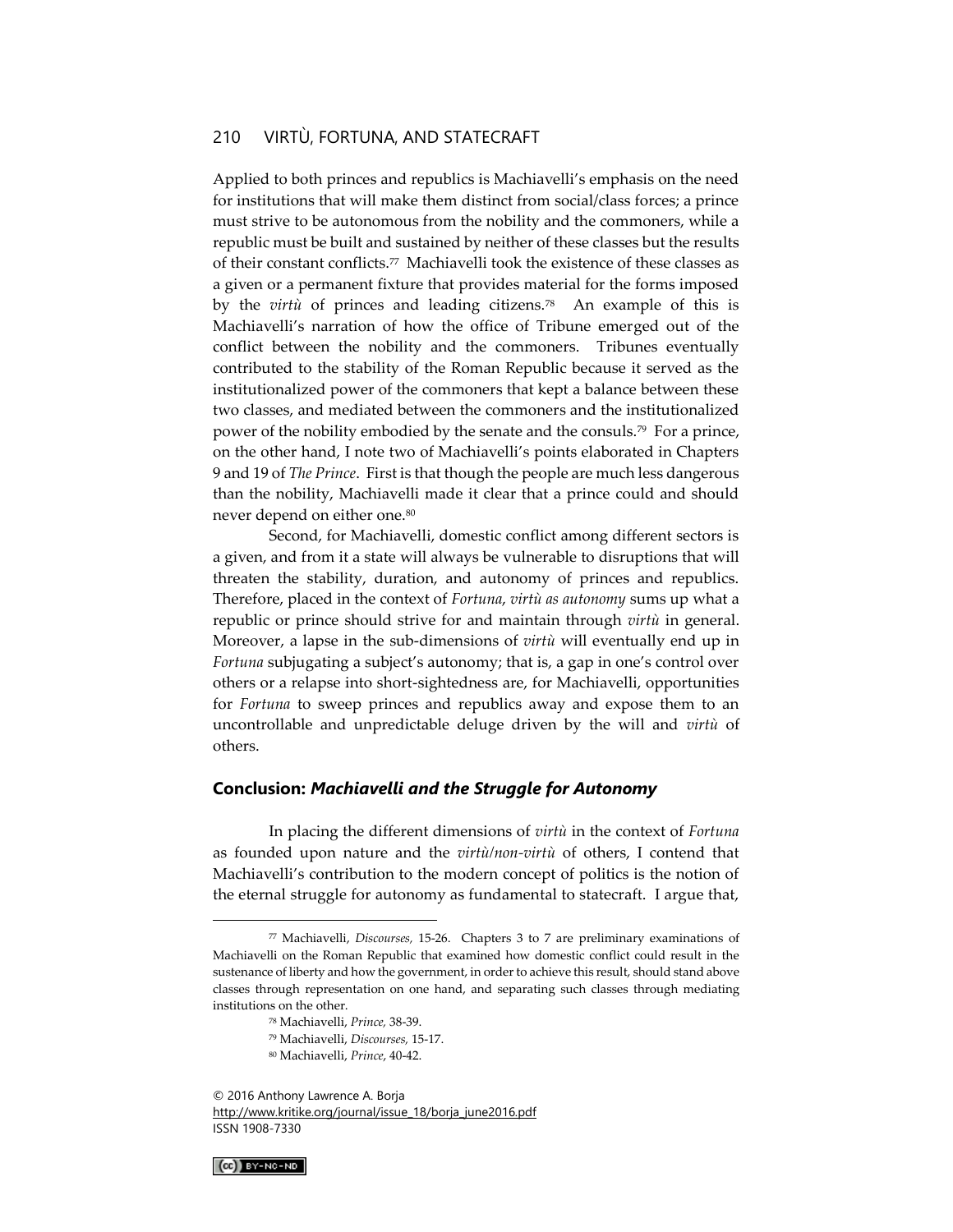for Machiavelli, this endeavor is comparable not to the act of stopping a river but to exertions to remain afloat or control its direction. Furthermore, with *Fortuna* as the overarching term used to tackle the grave and aleatory character of the aggregate effects of these others' activities and engagements with the subject and with each other, Machiavelli concluded that a subject's drive and capacity to attain and sustain self-determination will always be at the expense of others and for this reason such others will either surrender or resist. Autonomy, control, and predictability are both goals of *virtù* and results of others' reaction to its expressions by a dominant subject, but this *virtù* itself is framed in accordance to a grasp of control and predictability as necessities posited by the nature of *Fortuna*.

Thus, I conclude that for Machiavelli, the eternal struggle for autonomy is partially based on *Fortuna* as the constancy of uncertainty (i.e., the unpredictability of the actions of others in pursuing heterogeneous interests through differing capacities) and as the embodiment of a mélange of uncontrolled set of social relations with direct or indirect effects upon a subject's pursuit of his/her interests. For future inquiries, by establishing the centrality of autonomy in the dialectical relationship between *virtù* and *Fortuna* and recognizing the republican and democratic leanings of Machiavelli (or at least ideals that can be extracted from his works), this study would like to posit the possibility of conceptualizing freedom as a *virtuoso*  struggle that can be both collective and individual but necessarily social and to an extent aleatory. Simply put, future inquiries can address *how Machiavelli's conceptualization of virtù and Fortuna can inform us about the sociopolitical dimension of freedom.* 

> *Department of Political Science, De La Salle University, Manila, Philippines*

#### **References**

- Althusser, Louis, *Machiavelli and Us,* trans. by Gregory Elliot (London: Verso, 1999).
- Ball, Terence, "The Picaresque Prince: Reflections On Machiavelli and Moral Change," in *Political Theory*, 12 (1984).
- Breiner, Peter, "Machiavelli's 'New Prince' and the Primordial Moment of Acquisition," in *Political Theory*, 36 (2008).
- Colish, Marcia L., "The Idea of Liberty in Machiavelli," in *Journal of the History of Ideas*, 32 (1971).
- Fischer, Markus, "Machiavelli's Political Psychology," in *The Review of Politics* 59 (1997).

$$
(cc) \text{ by -nc-nd}
$$